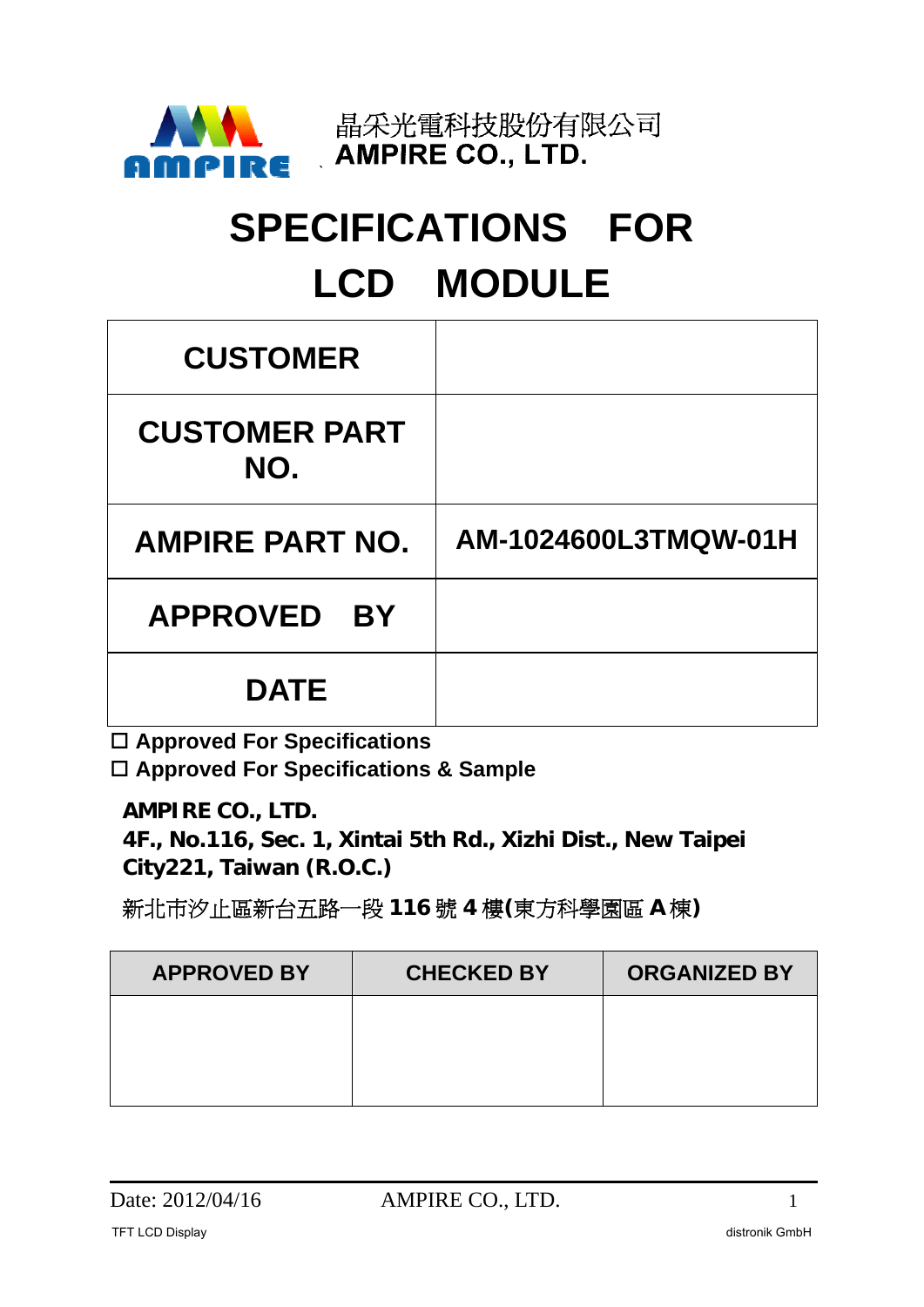| Revision Date Page |                          | <b>Contents</b> | Editor |
|--------------------|--------------------------|-----------------|--------|
| 2012/4/16          | $\overline{\phantom{0}}$ | New Release     | Rober  |
|                    |                          |                 |        |
|                    |                          |                 |        |
|                    |                          |                 |        |
|                    |                          |                 |        |
|                    |                          |                 |        |
|                    |                          |                 |        |
|                    |                          |                 |        |
|                    |                          |                 |        |
|                    |                          |                 |        |
|                    |                          |                 |        |
|                    |                          |                 |        |
|                    |                          |                 |        |
|                    |                          |                 |        |
|                    |                          |                 |        |
|                    |                          |                 |        |
|                    |                          |                 |        |
|                    |                          |                 |        |
|                    |                          |                 |        |
|                    |                          |                 |        |
|                    |                          |                 |        |
|                    |                          |                 |        |
|                    |                          |                 |        |
|                    |                          |                 |        |
|                    |                          |                 |        |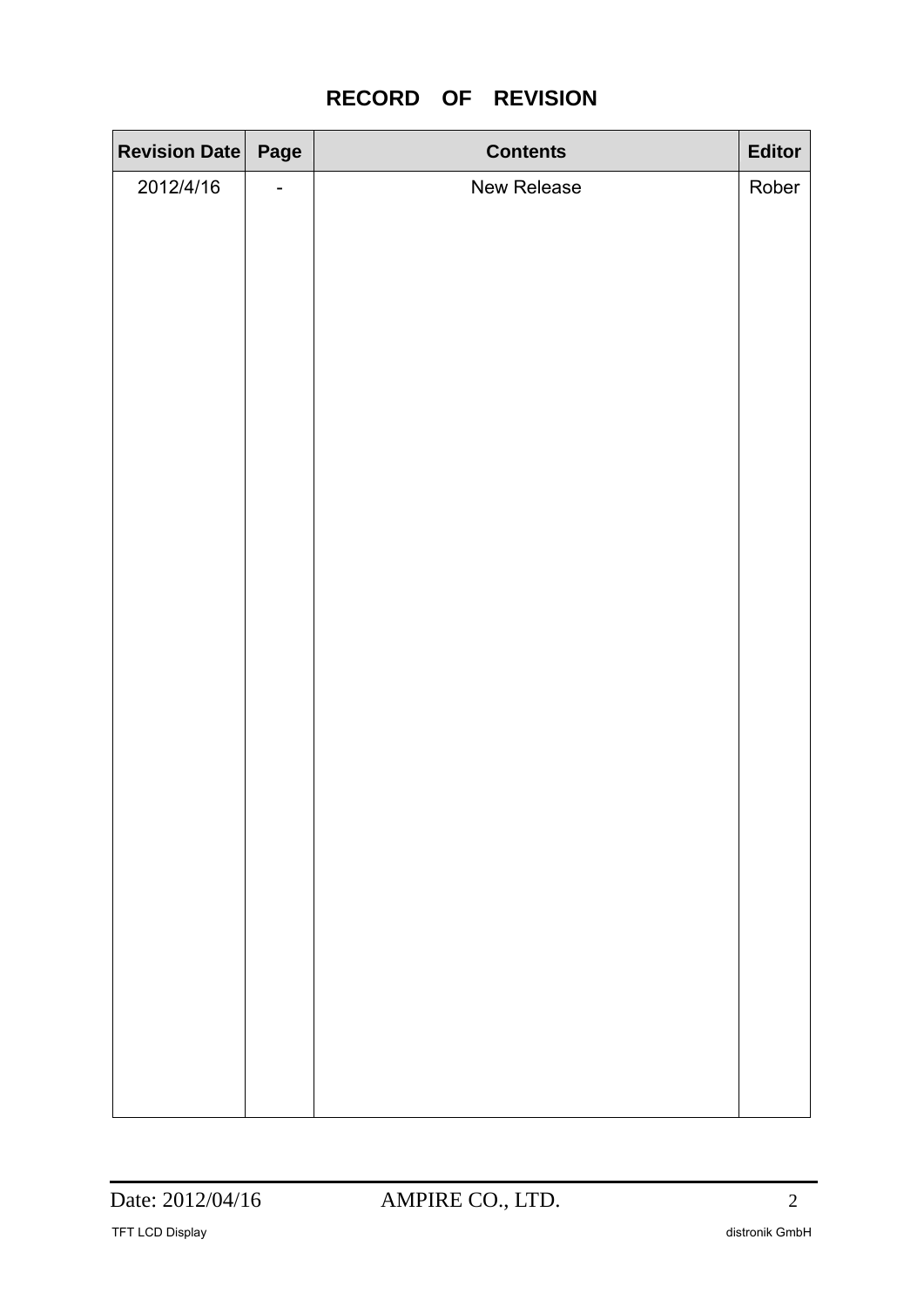### **1. FEATURES**

The TFT is a color active matrix TFT LCD module using amorphous silicon TFT's (Thin Film Transistors) as an active switching devices. This module is composed of a TFT LCD panel, a driving circuit and a back light system. This TFT LCD has a 10.1 (17:10) inch diagonally measured active display area with WSVGA(1024 x 600 pixel) resolution.

- (1) 10.1 (17:10 diagonal) inch configuration
- (2) One channel LVDS interface
- (3) 262K color by 6 bit R.G.B signal input
- (4) RoHS Compliance
- (5) Halogen Free

| <b>Item</b>         | <b>Specifications</b>                            | <b>Unit</b> | <b>Note</b> |
|---------------------|--------------------------------------------------|-------------|-------------|
| <b>LCD</b> size     | 10.1" (Diagonal)                                 | inch        |             |
| Active area         | 222.72 (H) ×125.28 (V)                           | mm          |             |
| Number of pixels    | $1024(H) \times 600(V)$                          | pixels      |             |
| Pixel pitch         | $0.2715(H) \times 0.2088(V)$                     | mm          |             |
| Pixel arrangement   | <b>RGB Vertical stripe</b>                       |             |             |
| Display colors      | 262,144                                          | colors      |             |
| Display mode        | Normally white                                   |             |             |
| Dimensional outline | 235.0 (Typ) $\times$ 145.8 (Typ) $\times$ 6.3(D) | mm          |             |
| Back-light          | Single LED (Side-Light type)                     |             |             |
| Weight              | TBD                                              | g           |             |
| Surface treatment   | Anti-glare                                       |             |             |

### **2. PHYSICAL SPECIFICATIONS**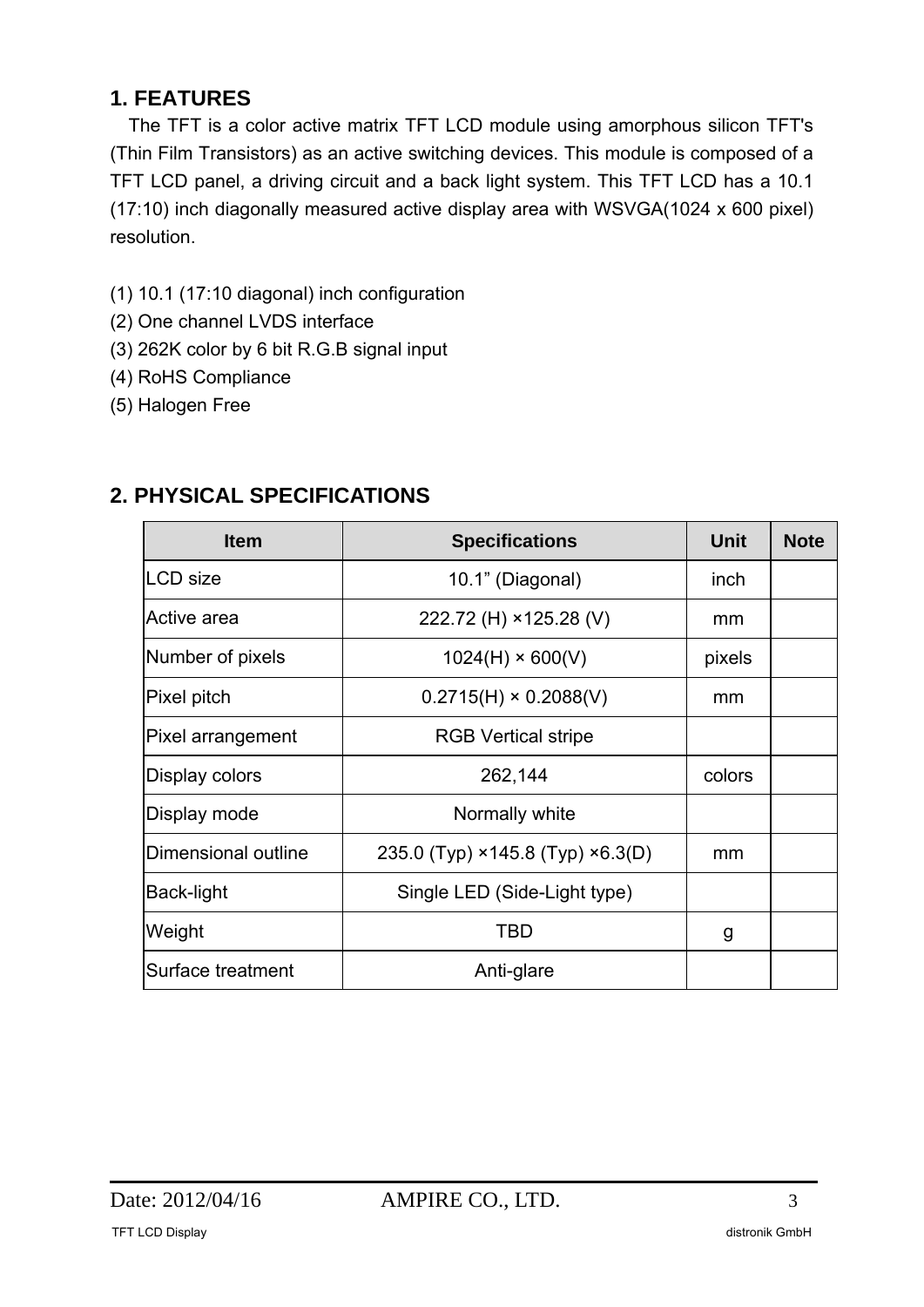### **3. ABSOLUTE MAX. RATINGS**

The followings are maximum values which, if exceed, may cause faulty operation or damage to the unit.

| <b>Item</b>                     | <b>Symbol</b>           |        | <b>Values</b> | <b>UNIT</b> | <b>Note</b> |  |
|---------------------------------|-------------------------|--------|---------------|-------------|-------------|--|
|                                 |                         | Min.   | Max.          |             |             |  |
| <b>LED Power Supply Voltage</b> | Vled                    | $-0.3$ | 15.0          | V           | $GND=0$     |  |
| Logic Supply Voltage            | V <sub>DD</sub>         | $-0.3$ | 5.0           | V           |             |  |
| <b>Operating Temperature</b>    | TOPA                    | $-20$  | 70            | $^{\circ}C$ |             |  |
| Storage Temperature             | <b>T</b> <sub>STG</sub> | $-30$  | 80            | $^{\circ}C$ |             |  |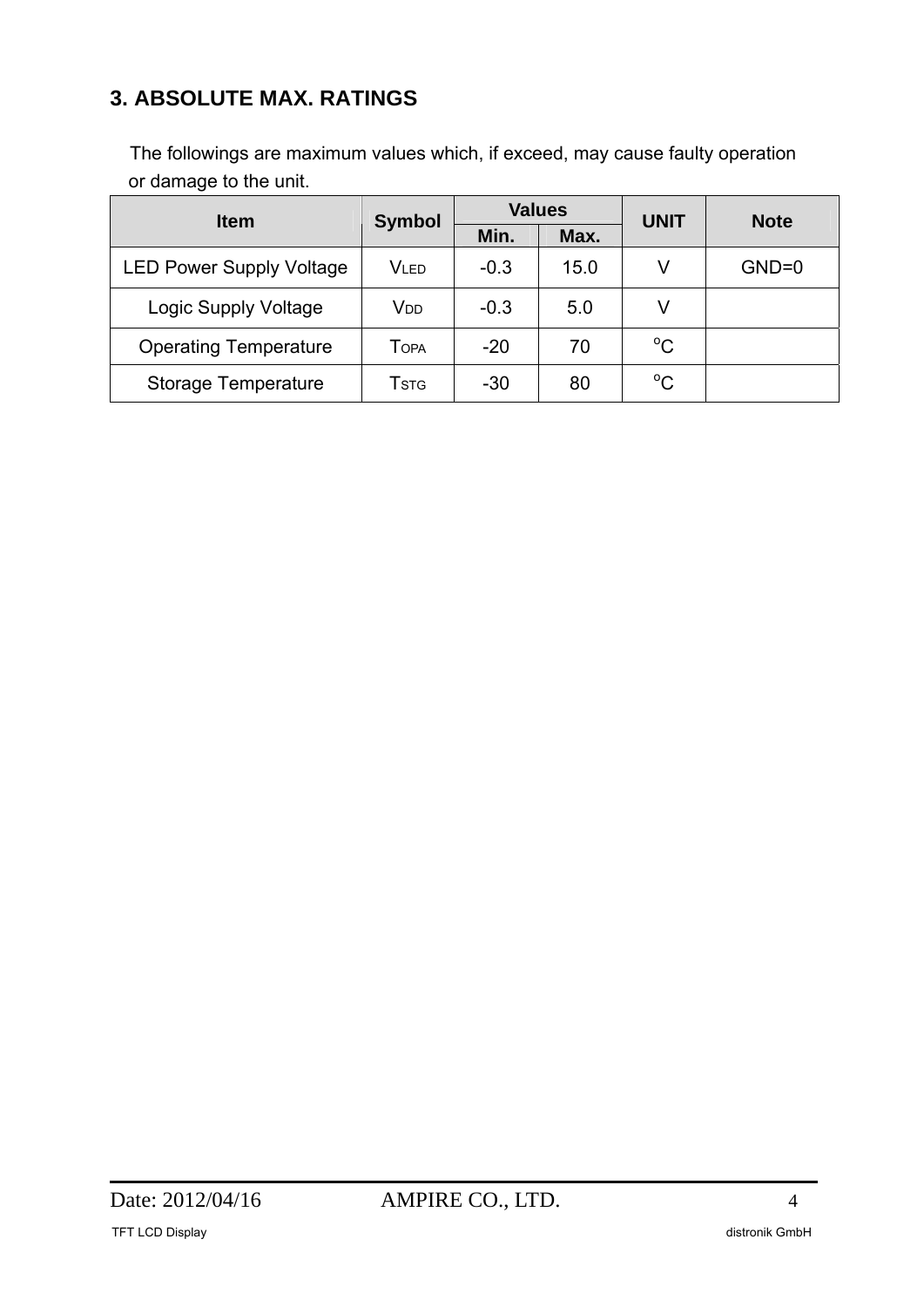### **4. ELECTRICAL CHARACTERISTICS**

#### **4.1 TFT LCD Module**

| <b>Item</b>                                  | <b>Symbol</b> |      | <b>Values</b> | <b>UNIT</b> | <b>Note</b> |                                    |
|----------------------------------------------|---------------|------|---------------|-------------|-------------|------------------------------------|
|                                              |               | Min. | Typ.          | Max.        |             |                                    |
| Power voltage                                | VDD           | 3.0  | 3.3           | 3.6         | V           | Note1                              |
| Current of power<br>supply                   | <b>IDD</b>    |      | 0.3           |             | A           | $VDD=3.3V$<br><b>Black pattern</b> |
| Power voltage for<br><b>LED</b> driver       | <b>VLED</b>   | 4.5  | 5             | 5.5         | V           |                                    |
| <b>LED driver current</b><br>of power supply | <b>ILED</b>   |      | 1.4           |             | A           | VLED=5V<br>ADJ=100%                |

Note 1: **VDD-dip condition :** 

**when 2.7V**≦**VDD<3.0V**,**td**≦**10ms.** 

**VDD**>**3.0V**,**VDD-dip condition should be same as VDD-turn-con condition.** 

#### **4.2 Switching Characteristics of LVDS Receiver**

| <b>Item</b>                                 | <b>Symbol</b> | Min.                  | Typ. | Max.           | <b>Unit</b> | <b>Condition</b> |
|---------------------------------------------|---------------|-----------------------|------|----------------|-------------|------------------|
| Differential Input High<br><b>Threshold</b> | <b>VTH</b>    |                       |      | 100            | mV          | $VCM=1.2V$       |
| Differential Input Low<br>Threshold         | <b>VTL</b>    | $-100$                |      |                | mV          |                  |
| Input current                               | III           | $-10$                 |      | $+10$          | uA          |                  |
| Differential input<br>Voltage               | VID           | 0.2                   |      | 0.6            | V           |                  |
| <b>Common Mode</b><br><b>Voltage Offset</b> | <b>VCM</b>    | VID<br>$\overline{2}$ | 1.25 | VID<br>$2.4 -$ | ٧           |                  |

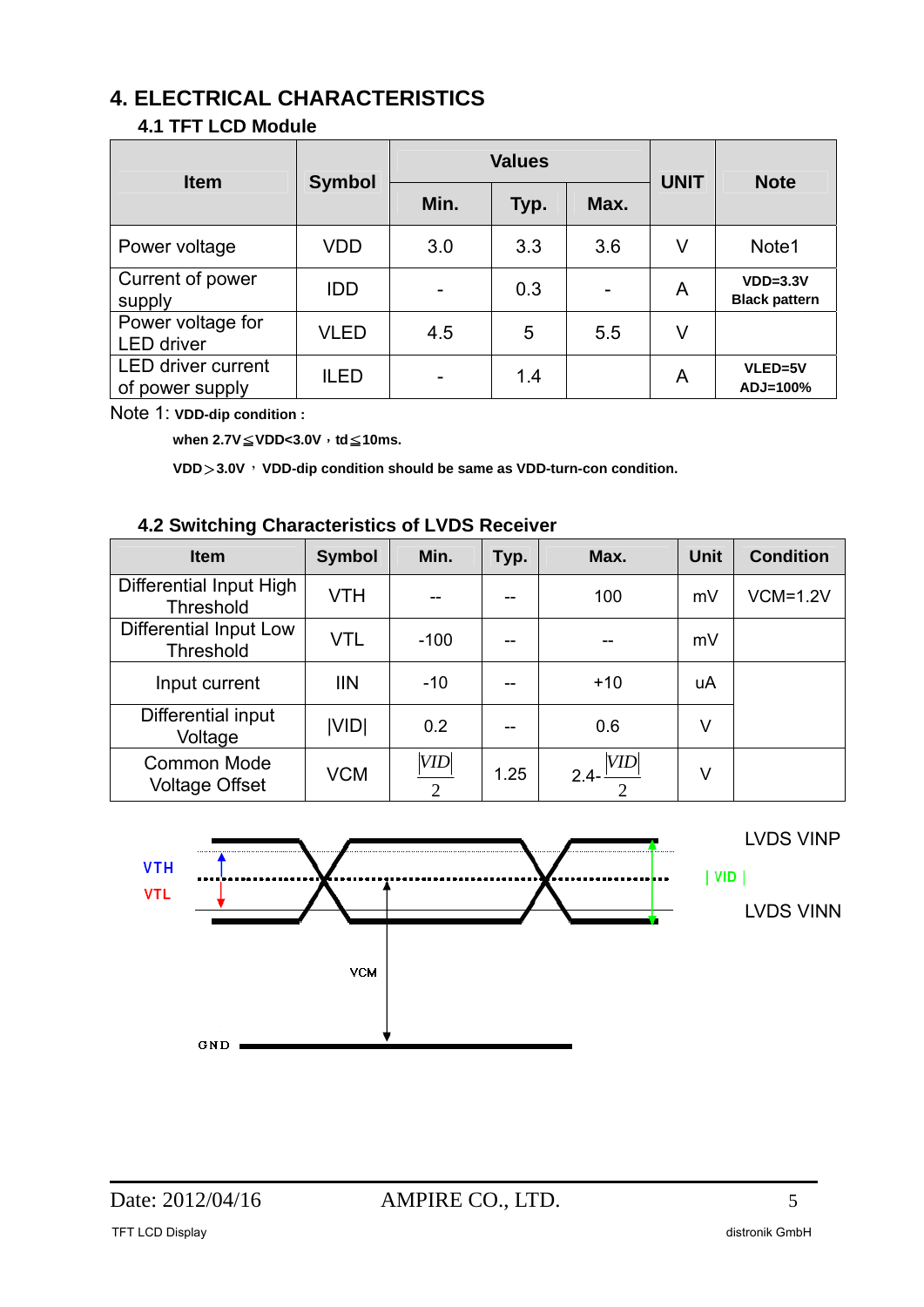**4.3 6-bit LVDS Input Data Mapping** 

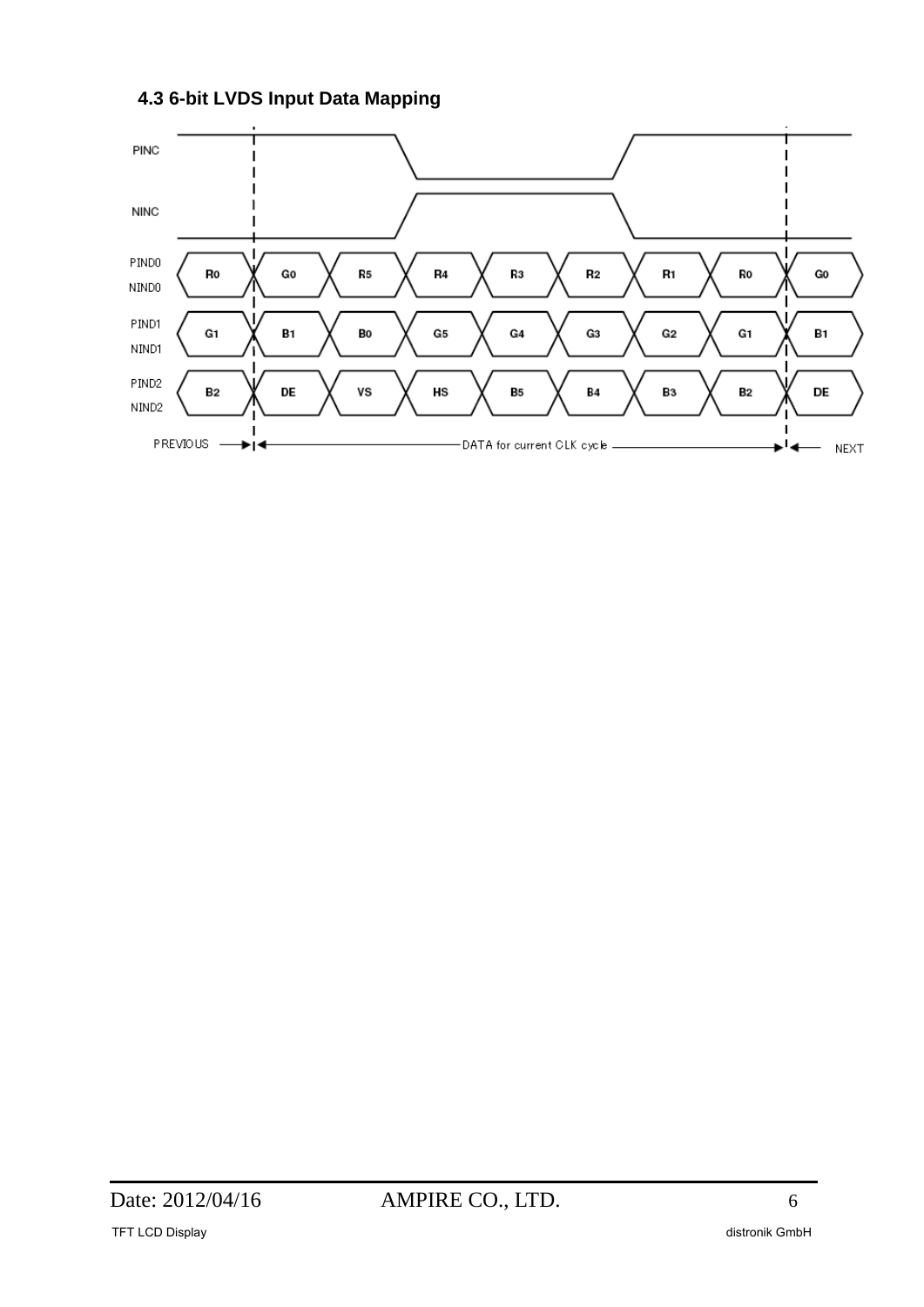|                               | <b>Item</b> |                        |                                   |                 | Min. | Typ. | Max.    | <b>Unit</b> |
|-------------------------------|-------------|------------------------|-----------------------------------|-----------------|------|------|---------|-------------|
| LVDS input<br>signal sequence |             | <b>Frame Rate</b>      |                                   | tclk            | 41   | 51.2 | 57      | <b>MHz</b>  |
|                               |             |                        | Horizontal total<br>Timing        | tн              | 1214 | 1344 | 1364    | tCLK        |
|                               |             | Horizontal             | Horizontal<br>effective<br>Timing | t <sub>HA</sub> | 1024 |      |         | tCLK        |
| LCD input<br>signal sequence  | <b>DENA</b> |                        | Horizontal<br><b>Blank Time</b>   | t <sub>HB</sub> | 190  | 320  | 340     | tCLK        |
| (input LVDS<br>Transmitter)   |             | Vertical total<br>Time | $t_{\vee}$                        | 615             | 365  | 645  | $t_{H}$ |             |
|                               |             | Vertical               | Vertical<br>effective Time        | t <sub>VA</sub> |      | 600  |         | $t_{H}$     |
|                               |             |                        | <b>Vertical Blank</b><br>Time     | $t_{VB}$        | 15   | 35   | 45      | tн          |

#### **4.4 Timing characteristics of input signals**

Horizontal timing sequence



Vertical timing sequence

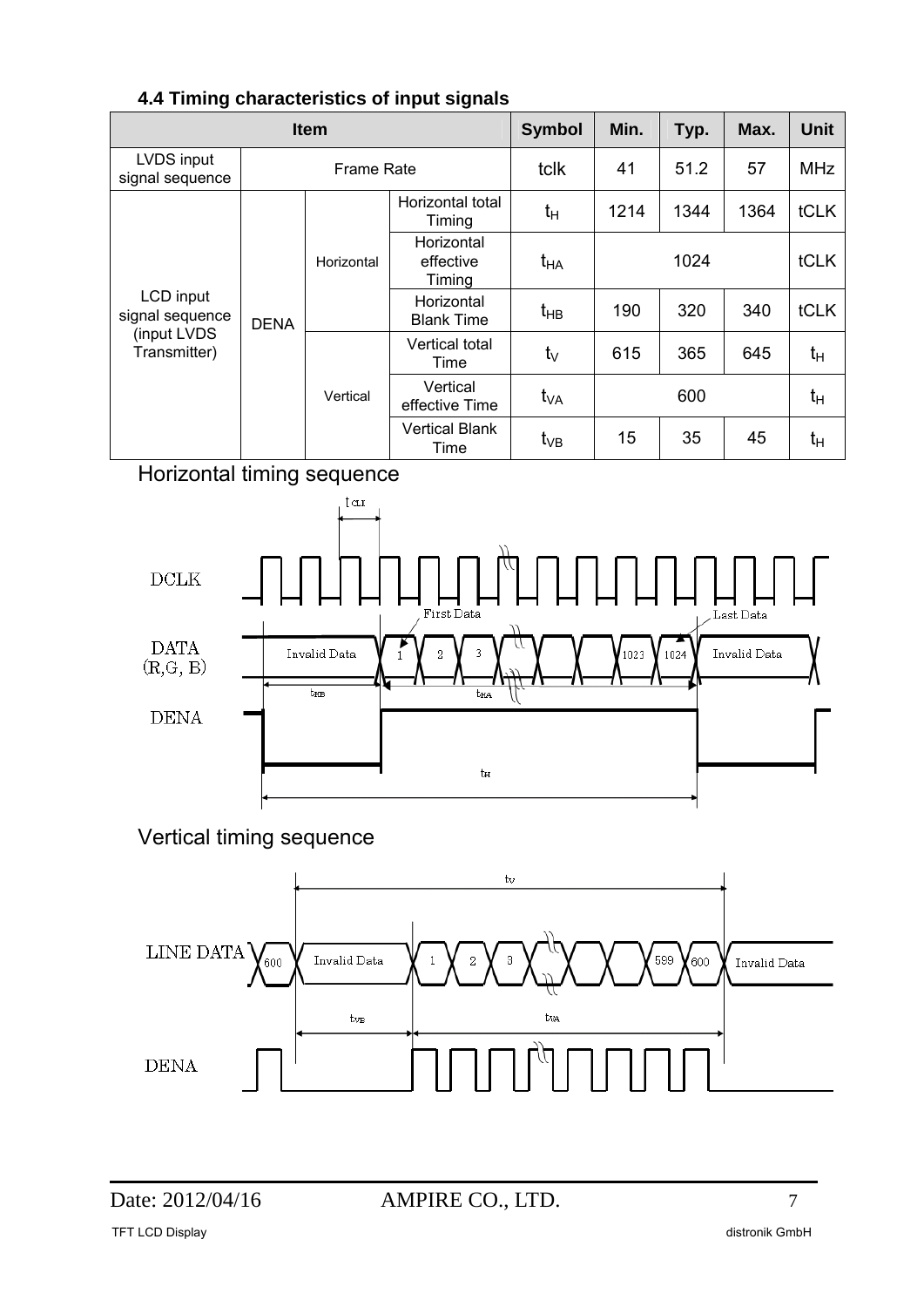#### **4.5 Backlight Driving Conditions**

| <b>Item</b>                                                    |                  |      | <b>Values</b> | <b>Unit</b> | <b>Note</b> |                                             |
|----------------------------------------------------------------|------------------|------|---------------|-------------|-------------|---------------------------------------------|
|                                                                | <b>Symbol</b>    | Min. | Typ.          | Max.        |             |                                             |
| <b>LED Driver</b><br>voltage                                   | <b>VLED</b>      | 4.5  | 5             | 5.5         | V           |                                             |
| <b>Power Supply</b><br><b>Current For</b><br><b>LED Driver</b> | <b>ILED</b>      |      | 1.4           |             | A           | VLED=12V<br>VADJ=3.3V<br>(duty 100%)        |
| ADJ Input<br>Voltage                                           | $V_{ADJ}$        |      | 3.3           | <b>VLED</b> | V           | duty=100%                                   |
| LED voltage                                                    | <b>VAK</b>       |      | 9.6           | 10.8        | V           | $I_L = 160 \text{mA}$<br>Ta= $25^{\circ}$ C |
| <b>LED</b> current                                             |                  |      | 540           |             | mA          | Note $(1)$                                  |
|                                                                | $I_{\mathsf{L}}$ |      | 460           |             | mA          | Note $(1)$                                  |
| <b>LED Life Time</b>                                           |                  |      | 50K           |             | Hour        | Note $(2)$                                  |

Note (1): The constant current source is needed for white LED back-light driving. When LCM is operated over 60 deg.C ambient temperature, the I<sub>L</sub> of the LED back-light should be adjusted to 136mA max

There are 6 Groups LED shown as below , VLEDA-LEDK=9.6V ,Ta=25℃

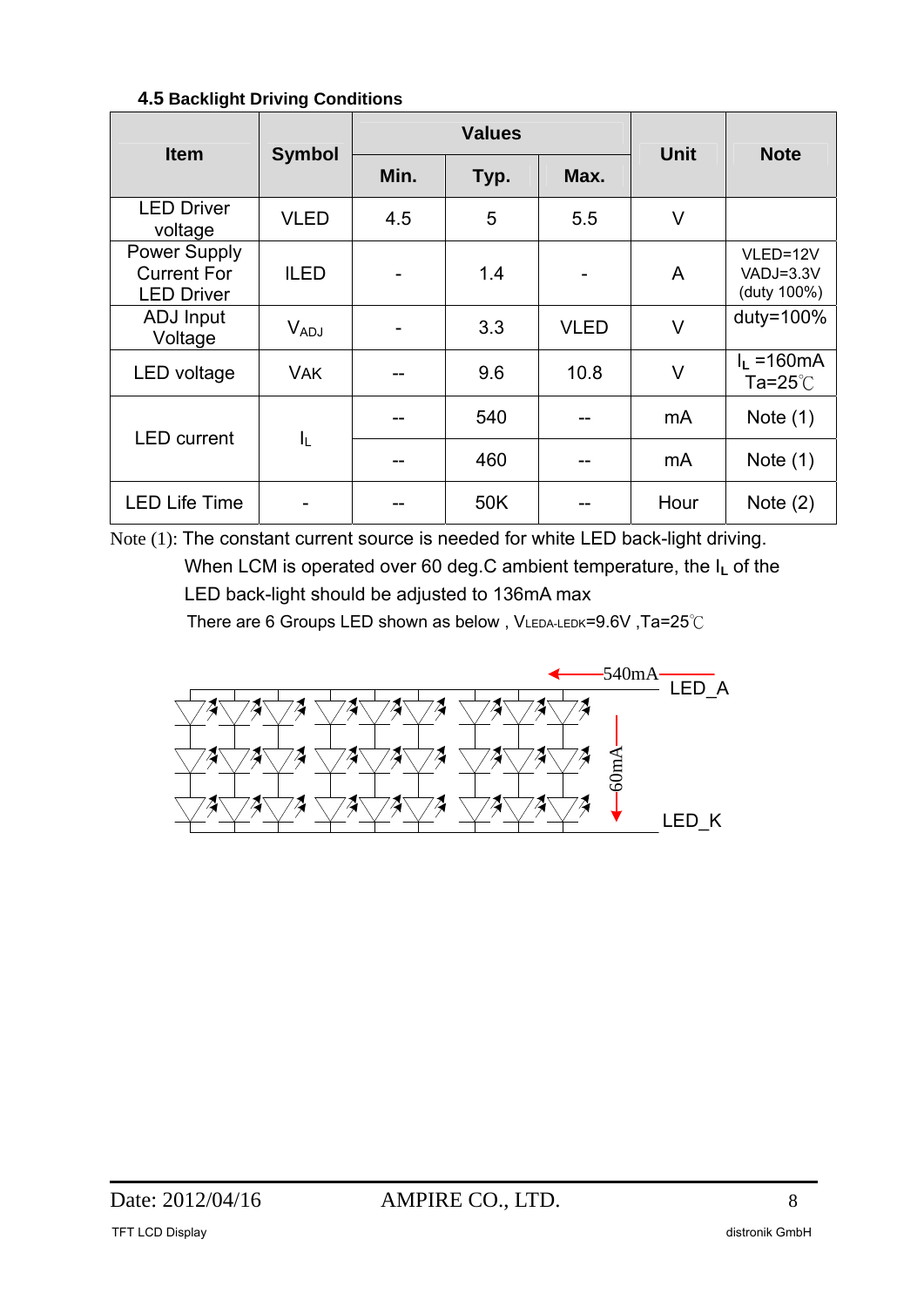Note2 : Condition: Ta=25℃, continuous lighting

Life time is estimated data.

Definitions of failure:

1. LCM brightness becomes half of the minimum value.

2. LED doesn't light normally.

When LCM is operated over 40℃ ambient temperature, the ILED should be follow :

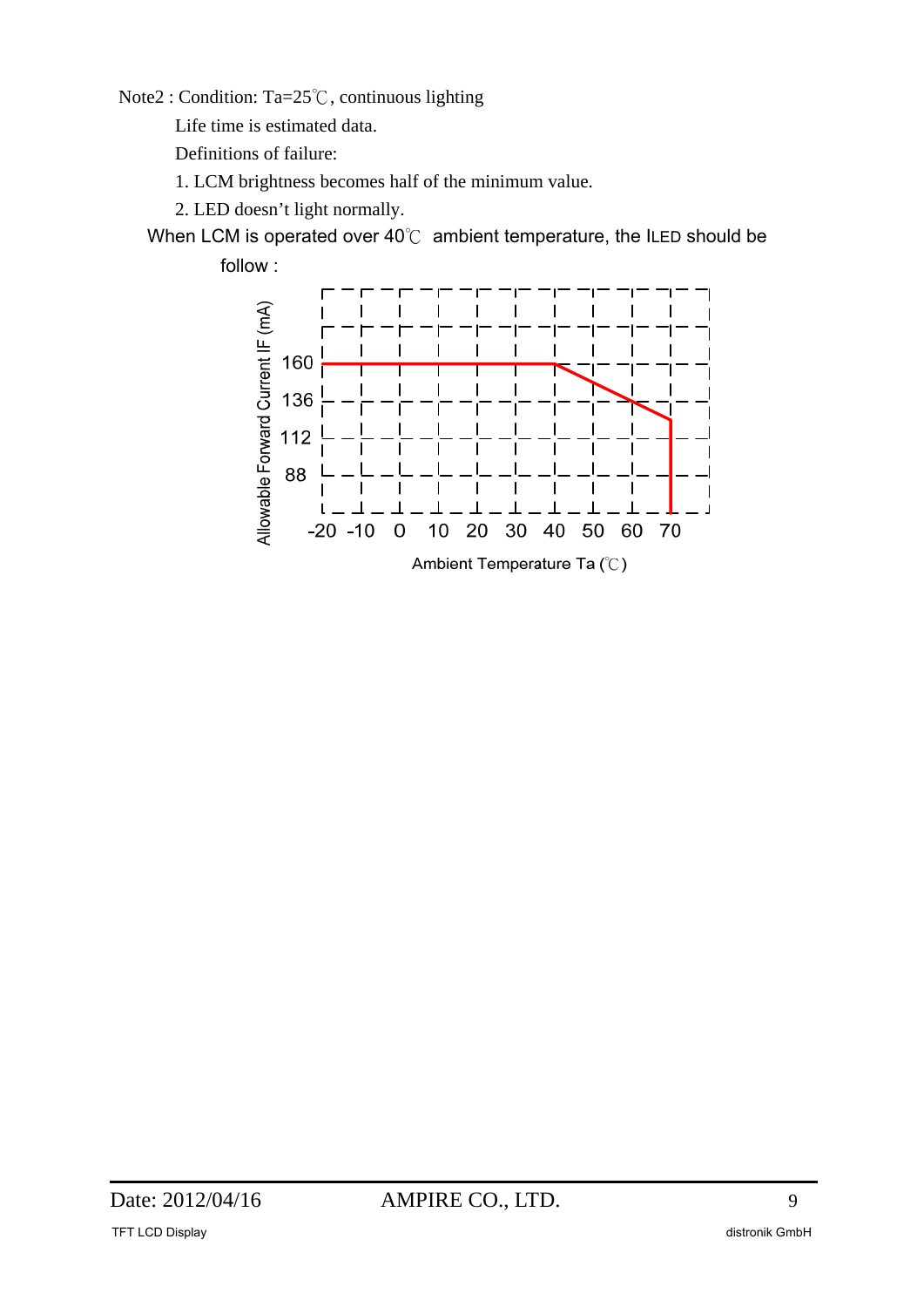### **5. OPTICAL SPECIFICATION**

### **5.1 Optical specification**

| <b>Item</b>          |               | <b>Condition</b>                      |      | <b>Values</b> |                | <b>Unit</b>     | <b>Note</b>       |
|----------------------|---------------|---------------------------------------|------|---------------|----------------|-----------------|-------------------|
|                      | <b>Symbol</b> |                                       | Min. | Typ.          | Max.           |                 |                   |
|                      | $\theta L$    |                                       | 60   | 70            | --             |                 |                   |
| Viewing angle        | $\theta$ R    |                                       | 60   | 70            |                |                 | Note1             |
|                      | $\theta$ U    | $(CR \ge 10)$                         | 60   | 70            | --             | degree          | Note <sub>2</sub> |
|                      | $\theta$ D    |                                       | 40   | 50            | --             |                 |                   |
| Response time        | TR            |                                       |      | 5             | $\overline{7}$ | msec            | Note <sub>3</sub> |
|                      | TF            |                                       |      | 20            | 28             | msec            |                   |
| Contrast ratio       | <b>CR</b>     |                                       | 400  | 500           | --             | --              | Note2             |
|                      | <b>WX</b>     |                                       | 0.26 | 0.31          | 0.36           | --              |                   |
|                      | <b>WY</b>     |                                       | 0.28 | 0.33          | 0.38           | --              |                   |
|                      | <b>RX</b>     |                                       | 0.54 | 0.59          | 0.64           | --              |                   |
|                      | <b>RY</b>     | Normal<br>$\theta = \Phi = 0^{\circ}$ | 0.28 | 0.33          | 0.38           |                 | Note1             |
| Color chromaticity   | <b>GX</b>     |                                       | 0.29 | 0.34          | 0.39           | --              | Note4             |
|                      | GY            |                                       | 0.54 | 0.59          | 0.64           | --              |                   |
|                      | BX            |                                       | 0.11 | 0.16          | 0.21           |                 |                   |
|                      | BY            |                                       | 0.05 | 0.1           | 0.15           |                 |                   |
| Luminance            |               |                                       | 440  | 550           |                | $\text{cd/m}^2$ | Note4             |
| Luminance uniformity | YU            |                                       | 70   |               |                | $\%$            | Note <sub>5</sub> |

#### **5.2 Measuring Condition**

- Measuring surrounding : dark room
- Ambient temperature : 25±2℃
- 15min. warm-up time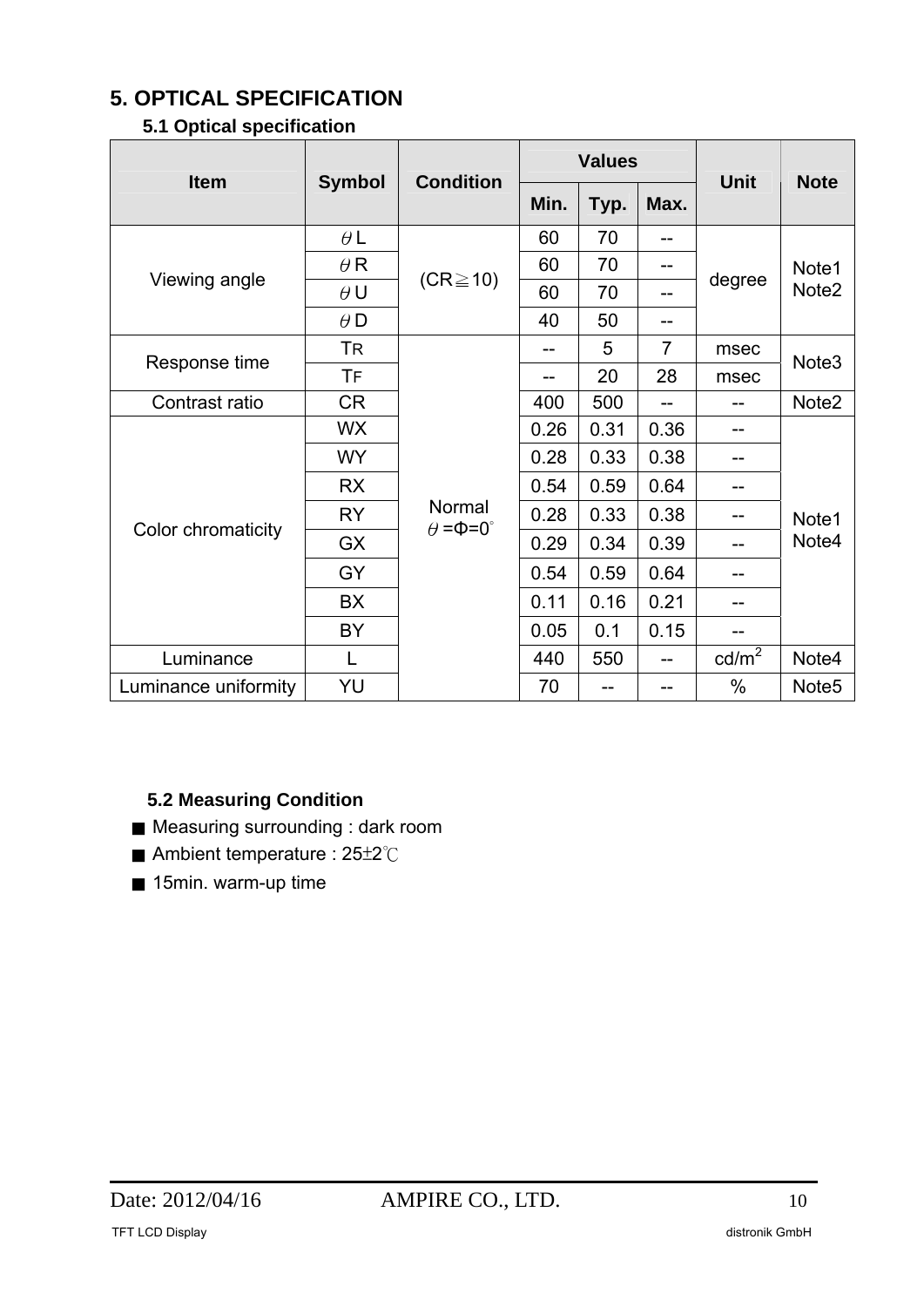#### **5.2 Measuring Equipment**

The optical characteristics should be measured in dark room. After 30 minutes operation, the optical properties are measured at the center point of the LCD screen. (Response time is measured by Photo detector TOPCON BM-7 of view : 1° / Height : 120mm.)

Note 1 : Definition of viewing angle range



Note 2 : Definition of Contrast Ratio (CR) : measured at the center point of panel

 $CR = -$ 

Luminance with all pixels black

Luminance with all pixels white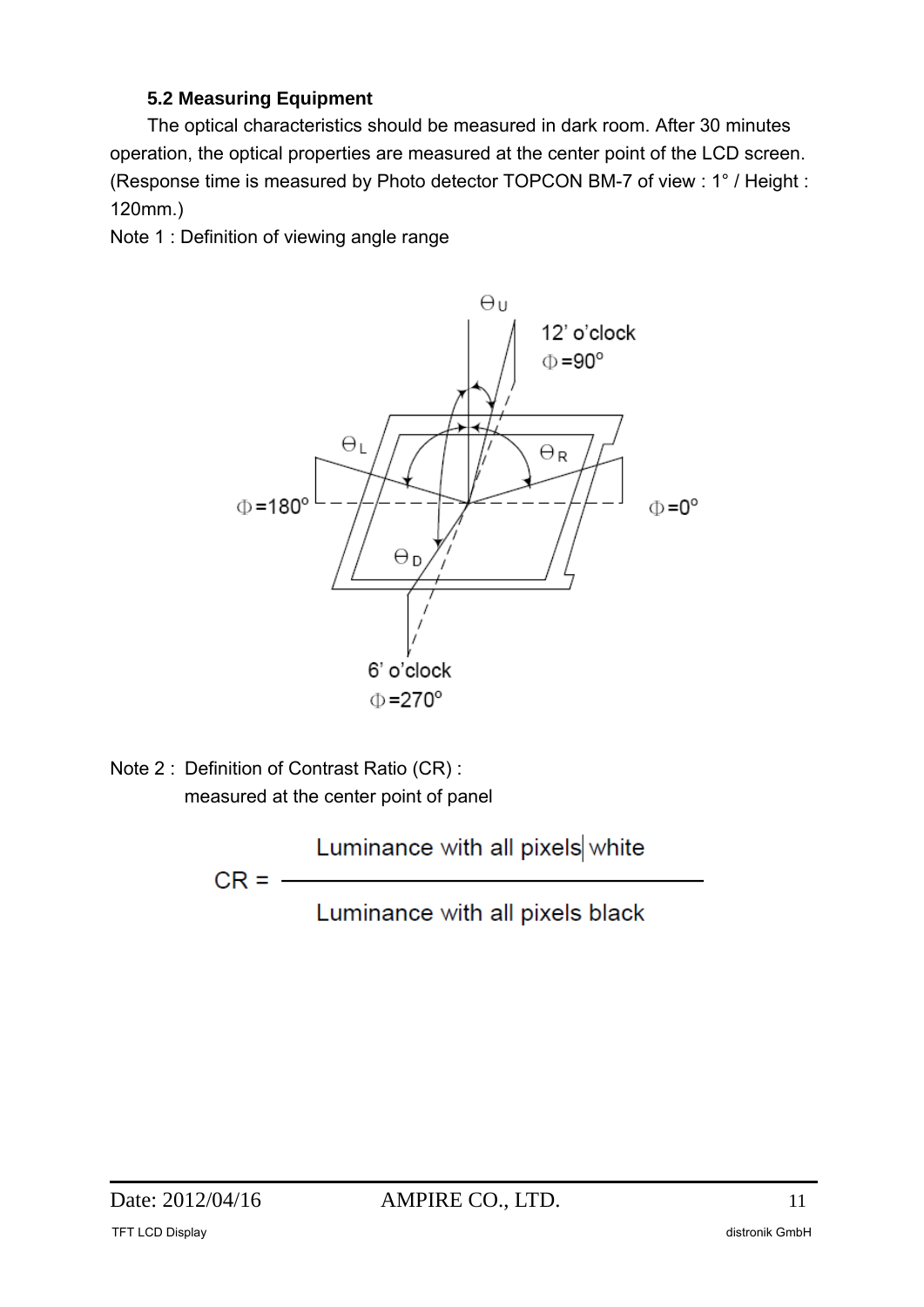Note 3 : Definition of Response time : Sum of TR and T



Note 4 : Definition of optical measurement setup



Note 5 : Definition of brightness uniformity

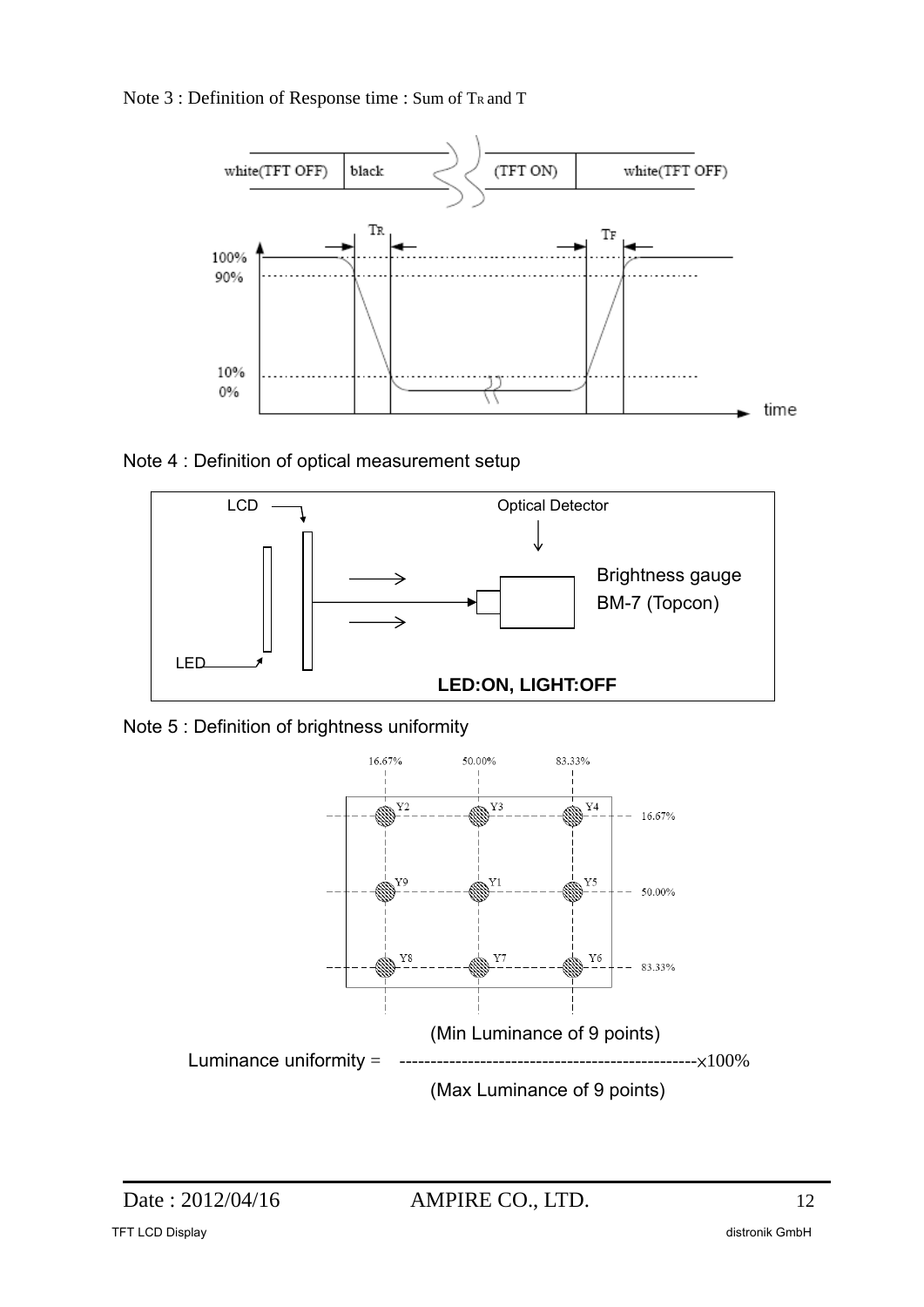Note 6 : Rubbing Direction (The different Rubbing Direction will cause the different optima view direction

Note 7 : Condition: Ta=25℃, Life time is estimated data.

Definitions of failure:

- i. LCM brightness becomes half of the minimum value.
- ii. LED doesn't light normally.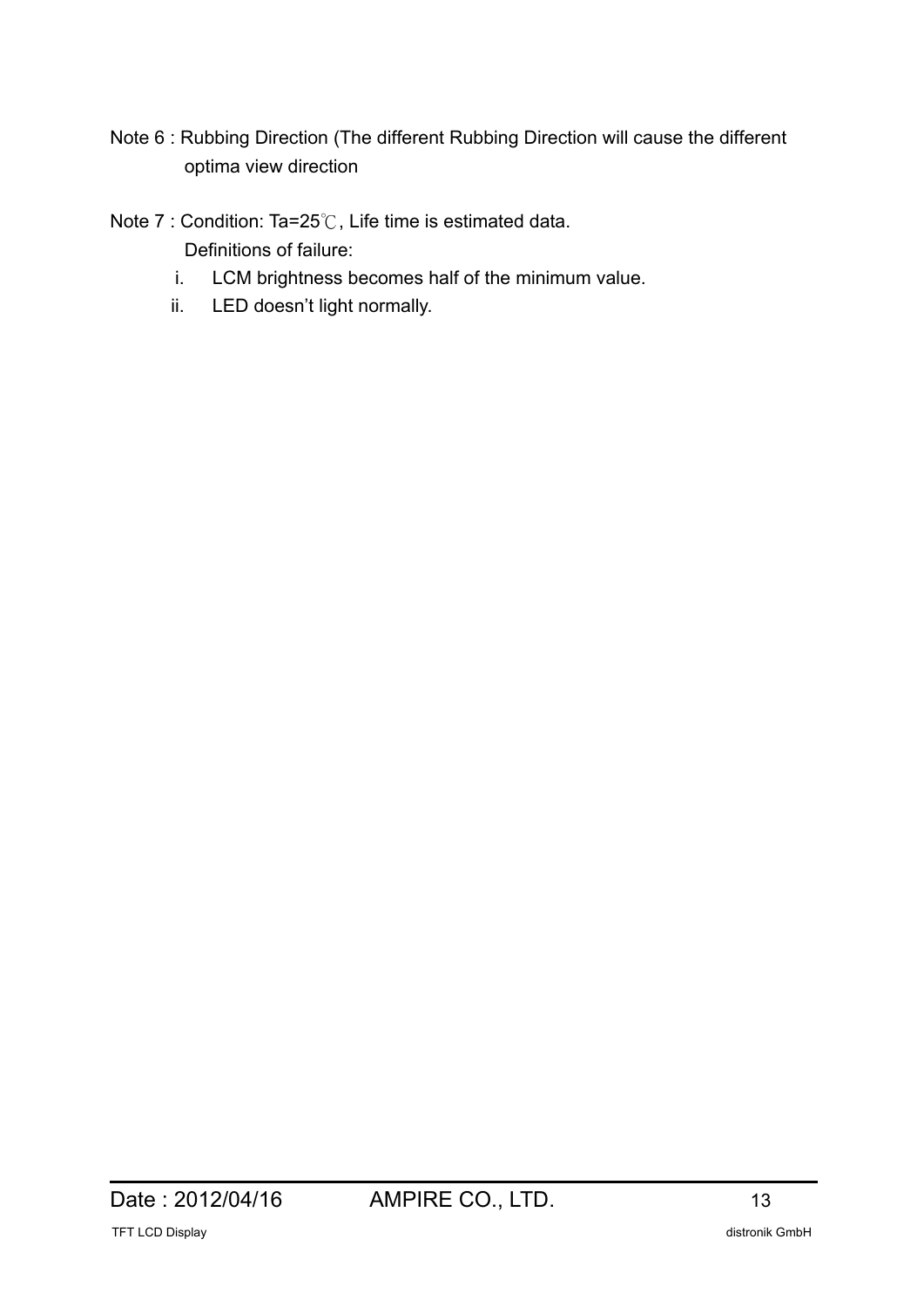

 $\overline{R}$ 

1024 pixel (3072 Dots).

 $\blacksquare$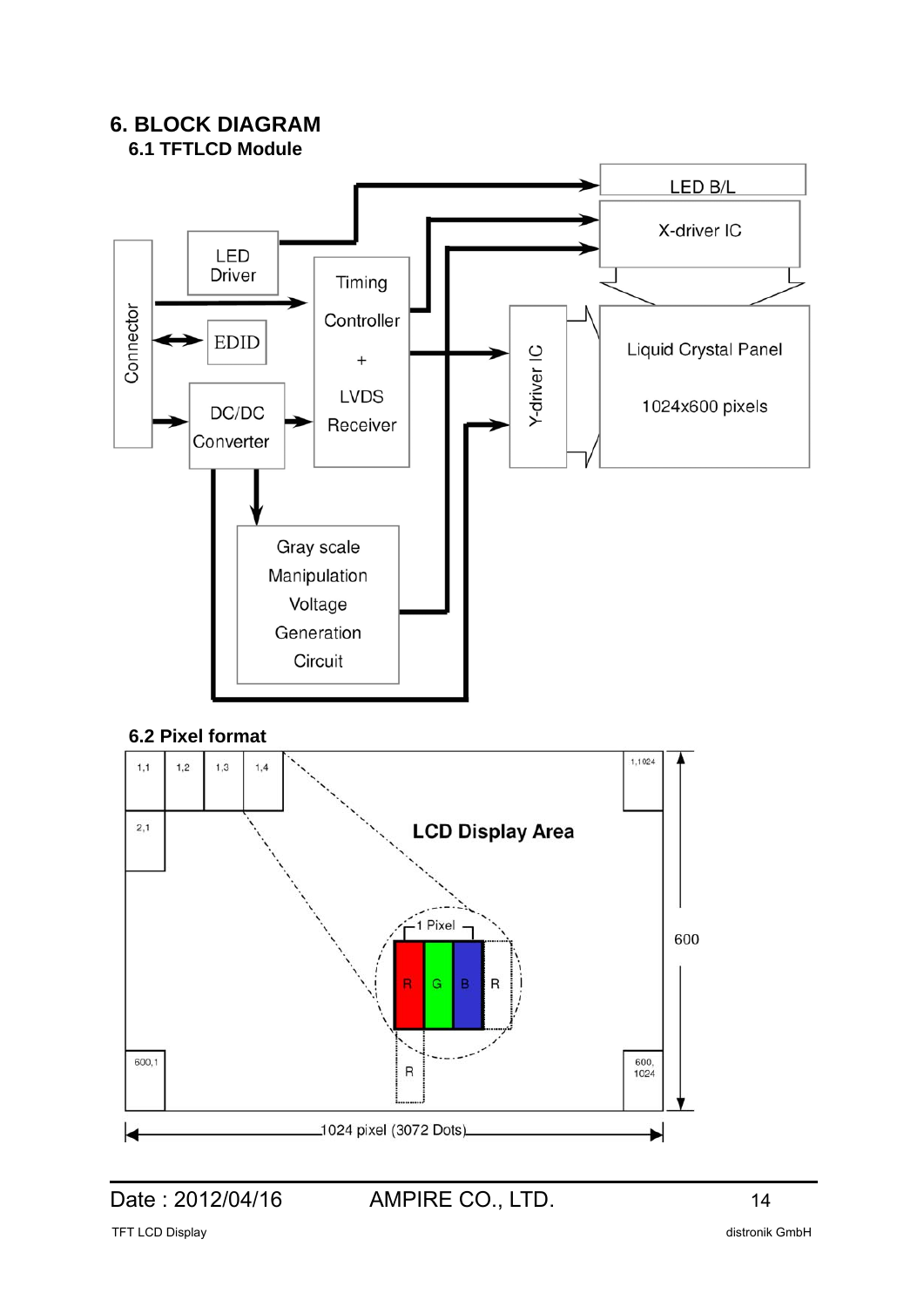### **7.INTERFACE**

#### **7.1 Electrical Interface Connection**

### **CN1(Input signal): CSTAR DS100-430-H23 (equivalent JAE FI-XB30SSRL-HF16)**

| Pin No.        | <b>Symbol</b>   | <b>Description</b>        | <b>Note</b> |
|----------------|-----------------|---------------------------|-------------|
| 1              | <b>GND</b>      | Ground                    |             |
| $\overline{2}$ | <b>VDD</b>      | 3.3V Power                |             |
| 3              | <b>VDD</b>      | 3.3V Power                |             |
| 4              | V_EDID          | 3.3V Power for EDID       |             |
| 5              | <b>NC</b>       | No connection             |             |
| 6              | CLK_EDID        | <b>EDID Clock Input</b>   |             |
| $\overline{7}$ |                 | DATA_EDID EDID Data Input |             |
| 8              | RXINO-          | LVDS Signal - channel0-   |             |
| 9              | RXIN0+          | LVDS Signal+ channel0+    |             |
| 10             | <b>GND</b>      | Ground                    |             |
| 11             | RXIN1-          | Data Input channel1-      |             |
| 12             | RXIN1+          | Data Input channel1+      |             |
| 13             | <b>GND</b>      | Ground                    |             |
| 14             | RXIN2-          | Data Input channel2-      |             |
| 15             | RXIN2+          | Data Input channel2+      |             |
| 16             | <b>GND</b>      | Ground                    |             |
| 17             | <b>RXCLKIN-</b> | Data Input CLK-           |             |
| 18             | RXCLKIN+        | Data Input CLK+           |             |
| 19             | <b>GND</b>      | Ground                    |             |
| 20             | <b>NC</b>       | No connection             |             |
| 21             | <b>NC</b>       | No connection             |             |
| 22             | <b>GND</b>      | Ground                    |             |
| 23             | <b>GND</b>      | Ground                    |             |
| 24             | <b>NC</b>       | No connection             |             |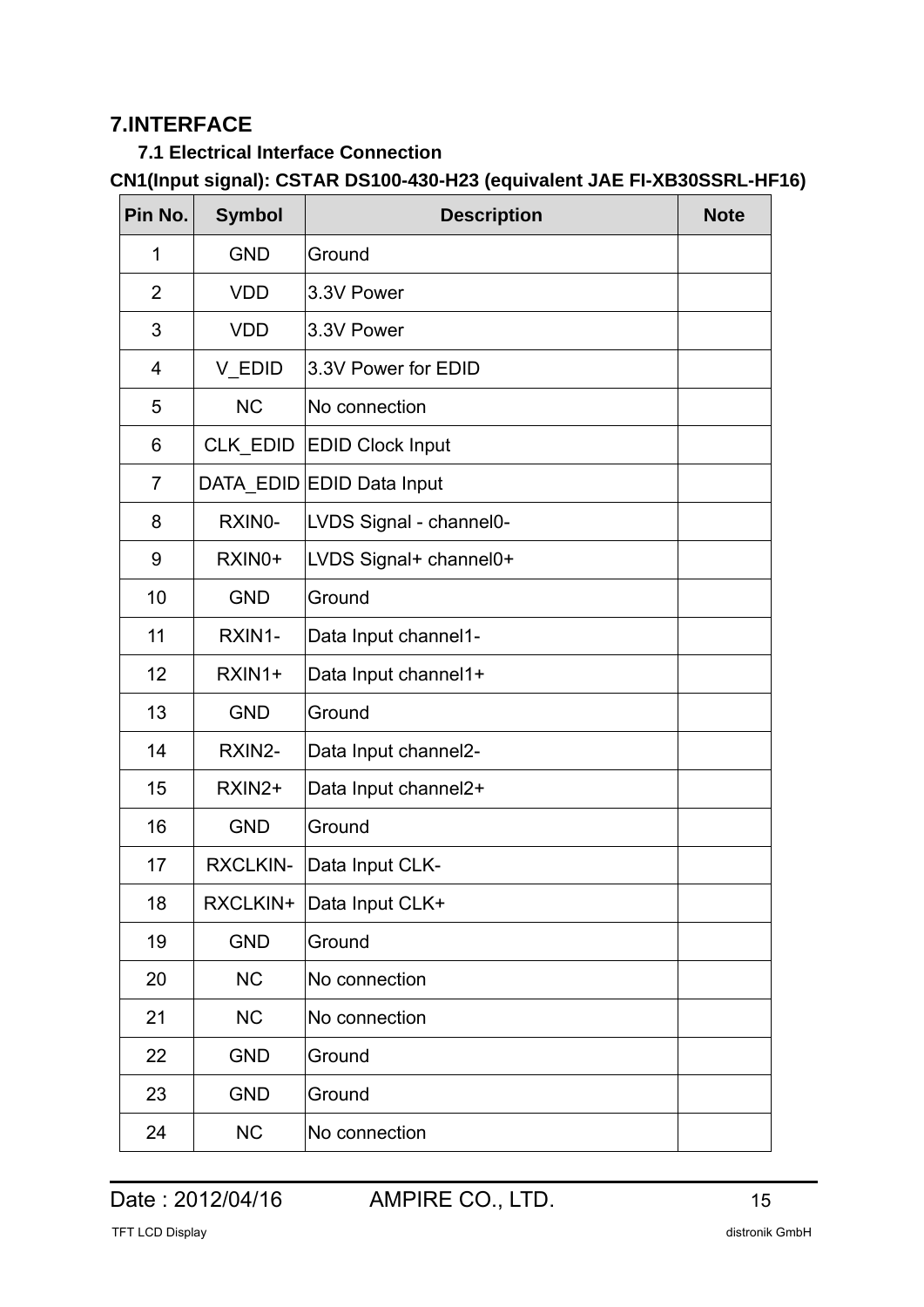| 25 | <b>NC</b> | No connection        |  |
|----|-----------|----------------------|--|
| 26 | <b>NC</b> | <b>No connection</b> |  |
| 27 | <b>NC</b> | No connection        |  |
| 28 | <b>NC</b> | No connection        |  |
| 29 | <b>NC</b> | No connection        |  |
| 30 | <b>NC</b> | <b>No connection</b> |  |

#### **CN2(LED backlight): BHSR-02VS-1 (JST or equivalent)**

| Pin No. | <b>Symbol</b> | <b>Description</b>                      | <b>Note</b> |
|---------|---------------|-----------------------------------------|-------------|
|         | A             | Anode for LED backlight (+18.9V, 160mA) |             |
| 2       |               | Cathode for LED backlight               |             |

**CN2 (LED Driver Board): FPHTI-104TTW000(Kingfont or equivalent)** 

| Pin No.        | <b>Symbol</b> | <b>Description</b>               | <b>Note</b> |
|----------------|---------------|----------------------------------|-------------|
| 1              | $+12V$        | Voltage for LED circuit (+12V)   |             |
| $\overline{2}$ | LED EN        | <b>LED BLU ON/OFF</b>            |             |
| 3              | <b>GND</b>    | Power ground                     |             |
| 4              | <b>PWM</b>    | Adjust the LED brightness by PWM |             |

Note\* : **The brightness of LCD panel could be changed by adjusting ADJ**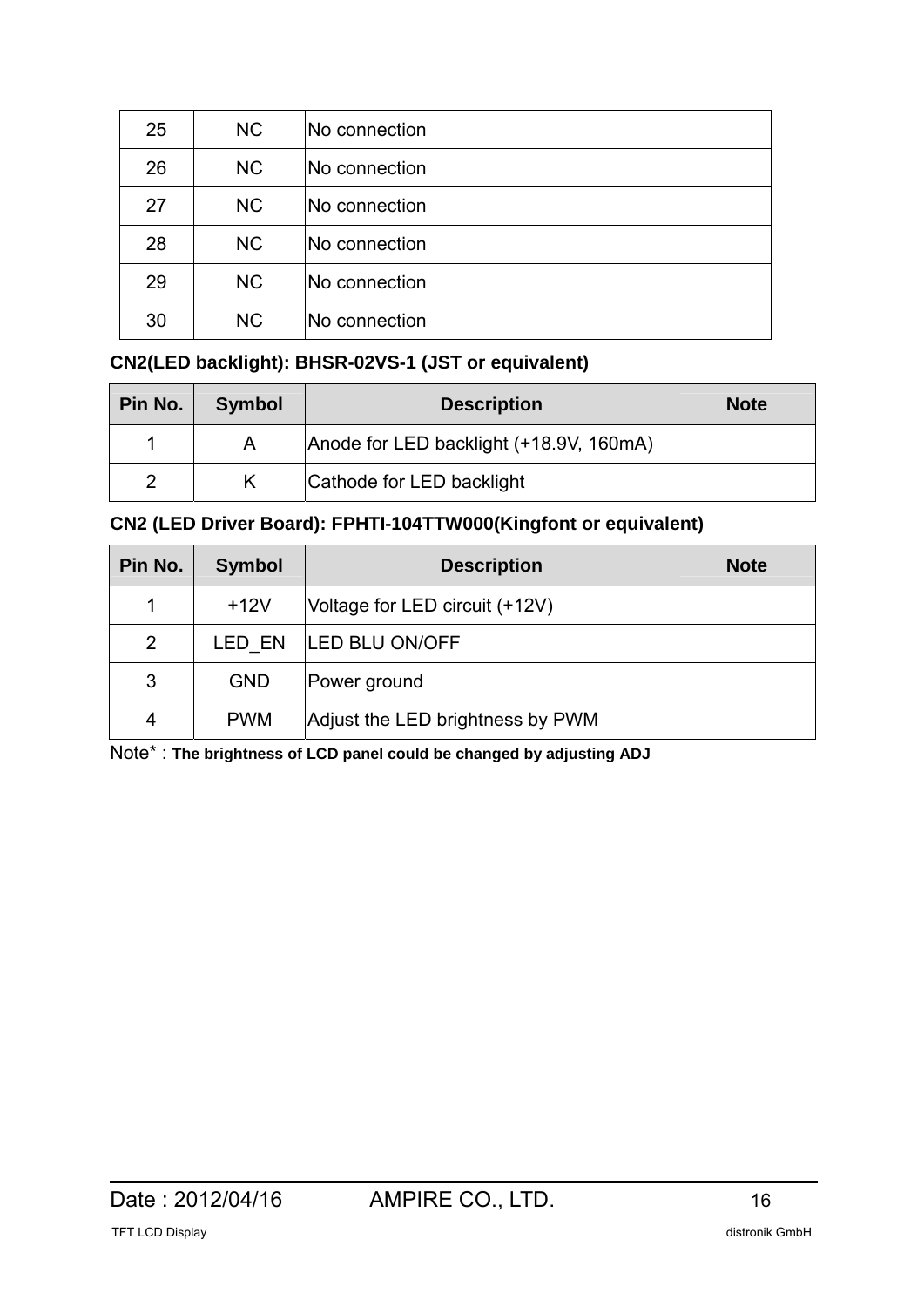#### [Note] (1) ADJ can adjust brightness to control Pin. Pulse duty the bigger the brighter.



(2) ADJ Signal=0~3.3V · Operation Frequency :





Duty Cycle =  $t / T$  \*100%

#### **(3) LVDS Connector : CSTAR DS100-430-H23**

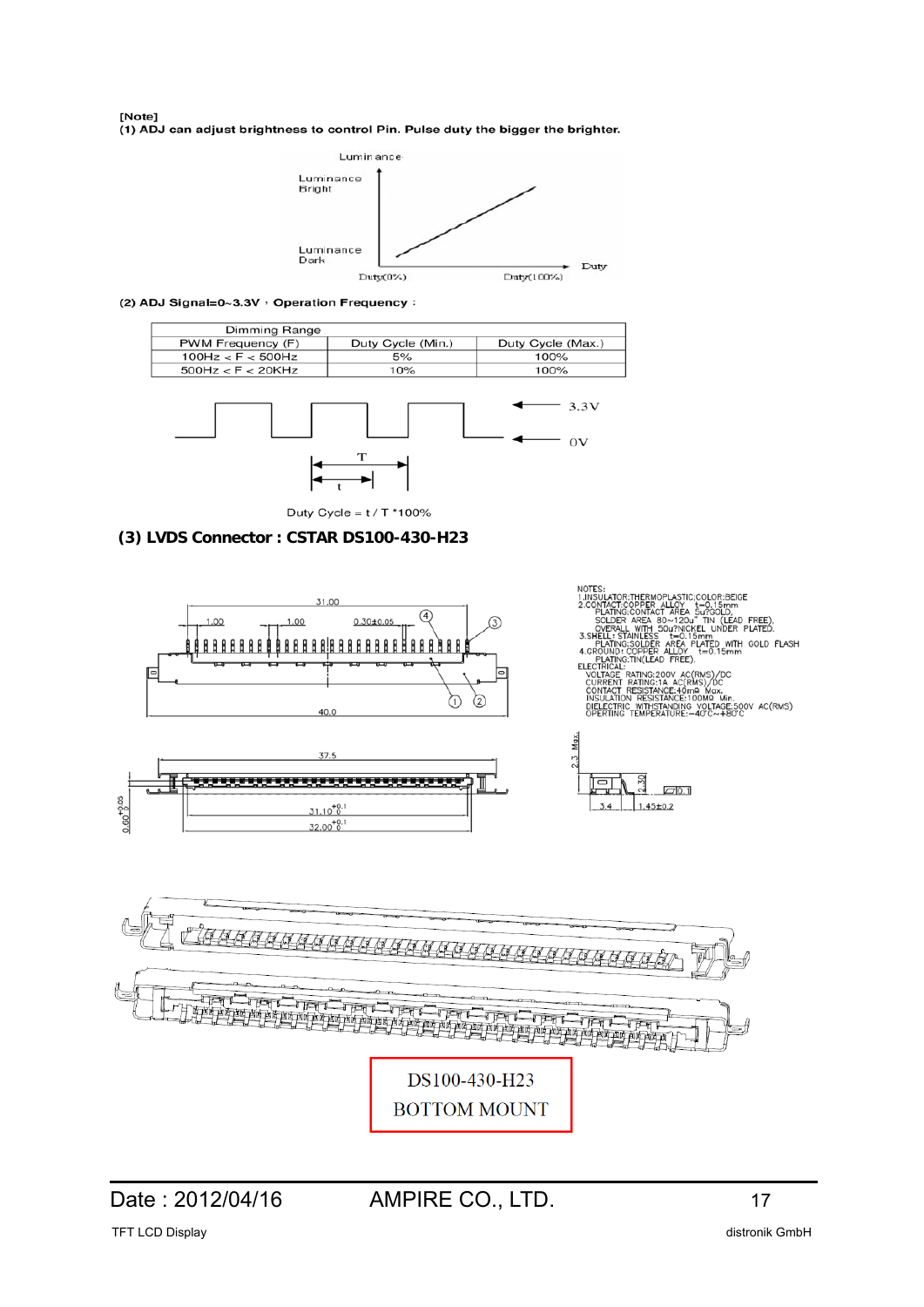### **8. Power On/Off Sequence**



| <b>Item</b>     | Min. | Typ.  | Max. | <b>Unit</b> | <b>Remark</b> |
|-----------------|------|-------|------|-------------|---------------|
| TP <sub>1</sub> | 0.5  | $- -$ | 10   | msec        |               |
| TP <sub>2</sub> | 0    | --    | 50   | msec        |               |
| TP3             | 0    | $- -$ | 50   | msec        |               |
| TP4             | 500  | --    | --   | msec        |               |
| TP <sub>5</sub> | 200  | --    | --   | msec        |               |
| TP <sub>6</sub> | 200  | --    | --   | msec        |               |

Note:

- (1) The supply voltage of the external system for the module input should be the same as the definition of VDD.
- (2) Apply the lamp voltage within the LCD operation range. When the back-light turns on before the LCD operation or the LCD turns off before the back-light turns off, the display may momentarily become white.

(3) In case of VDD = off level, please keep the level of input signal on the low or keep a high impedance.

(4) TP4 should be measured after the module has been fully discharged between power off and on period.

(5) Interface signal shall not be kept at high impedance when the power is on.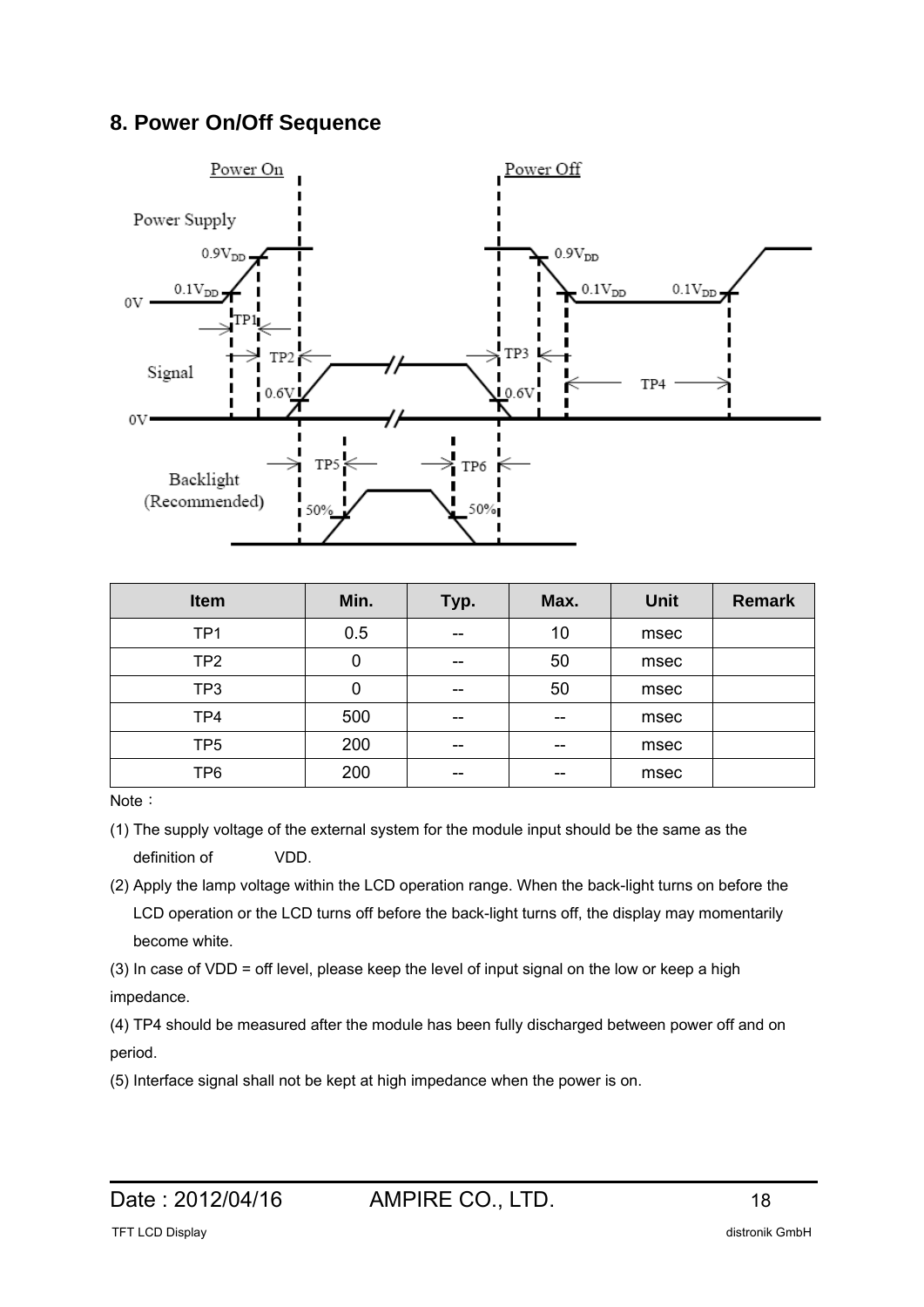## **9. RELIABILITY TEST CONDITIONS**

| <b>Item</b>                | <b>Test Conditions</b>                                         | <b>Note</b> |
|----------------------------|----------------------------------------------------------------|-------------|
| High Temperature Storage   | Ta = $80^{\circ}$ 240 hrs                                      |             |
| Low Temperature Storage    | Ta = $-30^{\circ}$ 240 hrs                                     |             |
| High Temperature Operation | $Ts = 70^{\circ}$ 240 hrs                                      |             |
| Low Temperature Operation  | Ta = $-20^{\circ}$ 240 hrs                                     |             |
| <b>Thermal Shock</b>       | $-30^{\circ}$ /30 min $\sim$ +80 $^{\circ}$ /30 min 100 cycles |             |

#### **Storage / Operating temperature**



**Note .**Max wet bulb temp.=39oC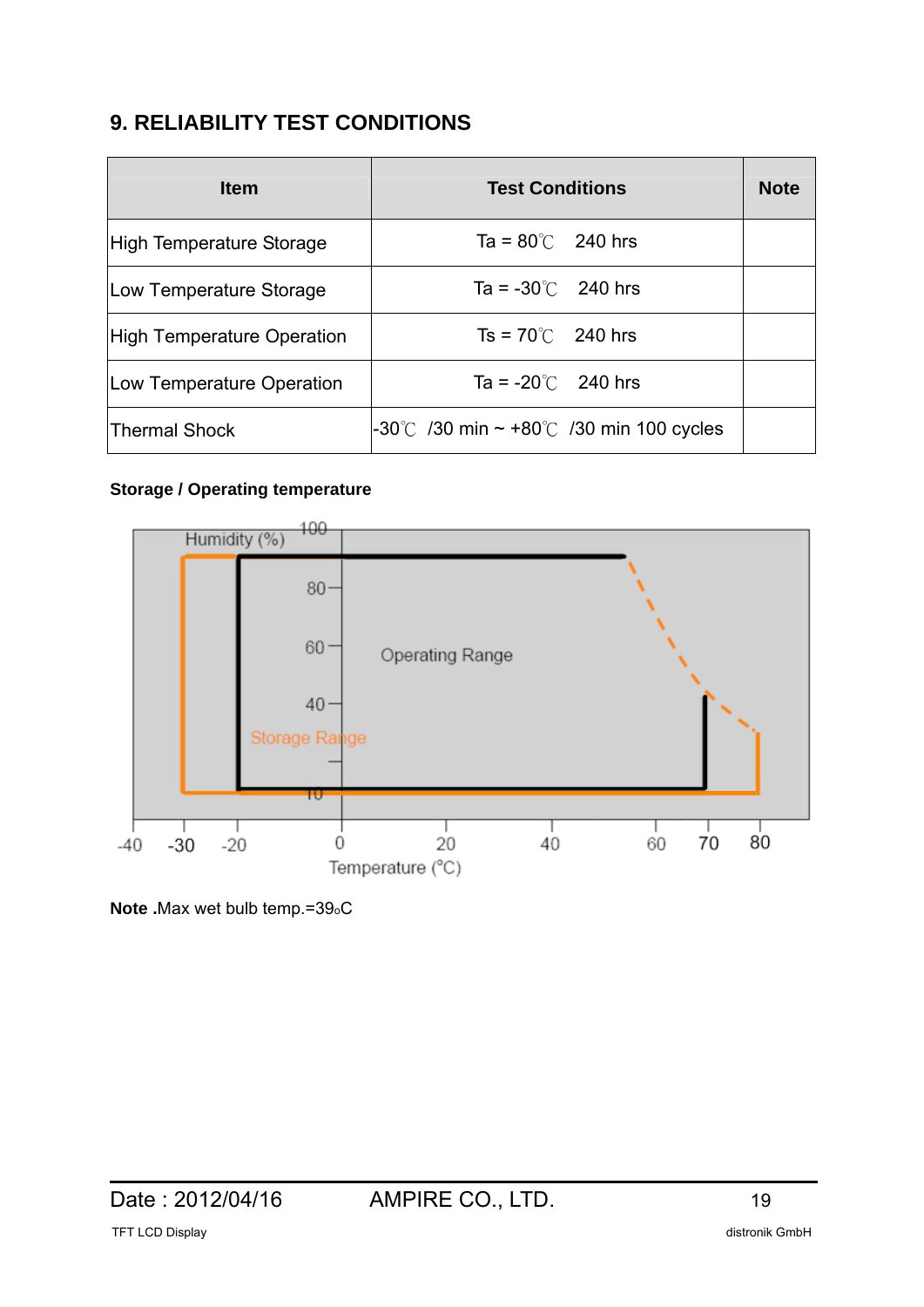### **10.INCOMING INSEPCTION STANDARDS**

#### 10.1. Scope

Specifications contain

- 10.1.1 Display Quality Evaluation
- 10.1.2 Mechanics Specification

### 10.2. Sampling Plan

Unless there is other agreement, the sampling plan for incoming inspection shall follow MIL-STD-105E LEVEL II.

10.2.1 Lot size: Quantity per shipment as one lot (different model as different lot ).

- 10.2.2 Sampling type: Normal inspection, single sampling.
- 10.2.3 Sampling level: Level II.

10.2.4 AQL: Acceptable Quality Level

Major defect: AQL=0.65

Minor defect: AQL=1.0

#### 10.3. Panel Inspection Condition

10.3.1 Environment:

Room Temperature: 25±5°C.

Humidity: 65±5% RH.

Illumination:  $300 \sim 700$  Lux.

10.3.2 Inspection Distance:

35-40 cm

10.3.3 Inspection Angle:

The vision of inspector should be perpendicular to the surface of the Module.

10.3.4 Inspection time:

Perceptibility Test Time: 20 seconds max.

### 10.4. Display Quality

10.4.1 Function Related:

The function defects of line defect, abnormal display, and no display are considered Major defects.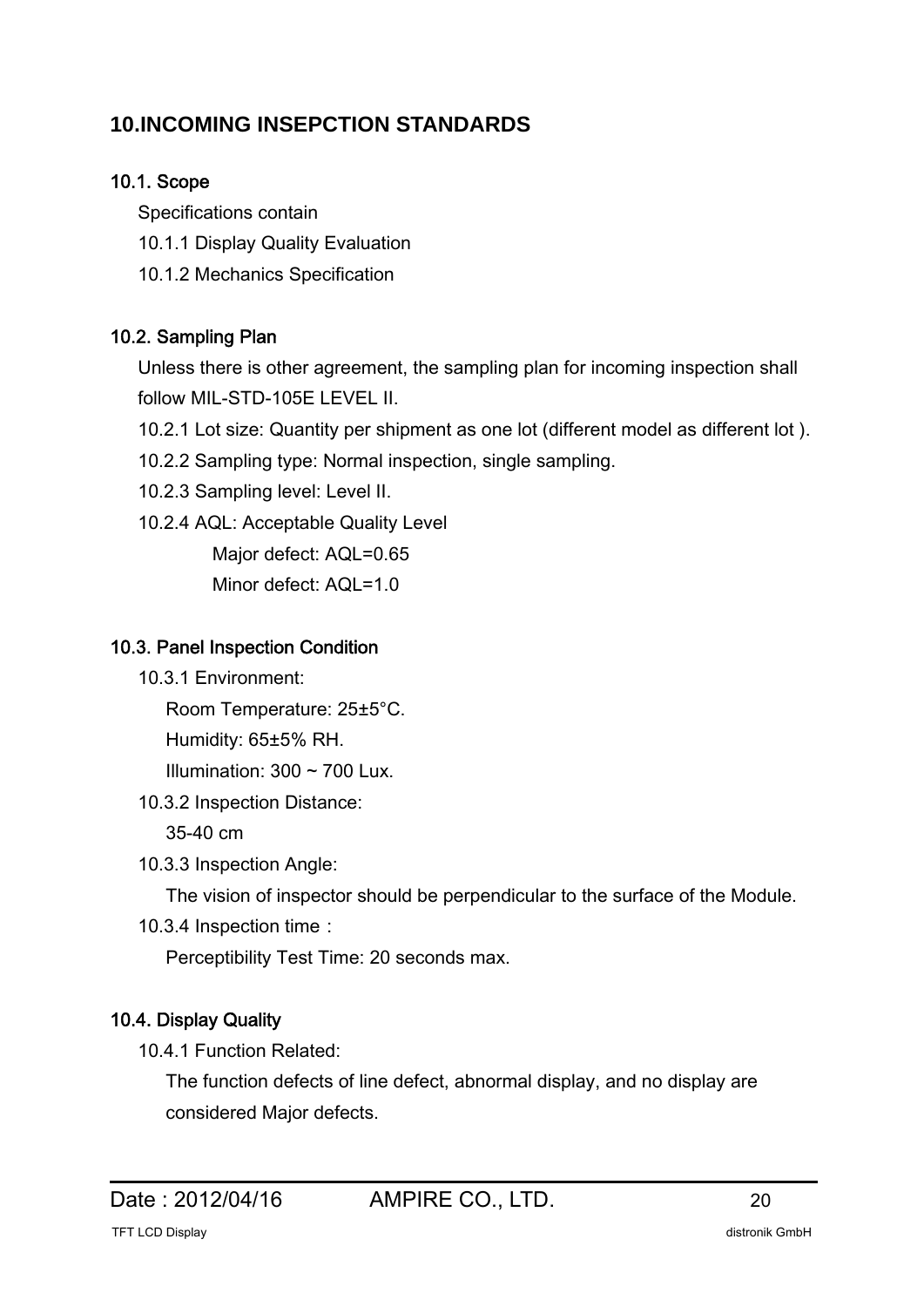10.4.2 Bright/Dark Dots:

| Defect Type / Specification | G0 Grade | A Grade    |  |
|-----------------------------|----------|------------|--|
| <b>Bright Dots</b>          |          | $N \leq 3$ |  |
| Dark Dots                   |          | N≤4        |  |
| Total Bright and Dark Dots  |          | N<6        |  |

### [Note 1]

Judge defect dot and adjacent dot as following.



- (1) One pixel consists of 3 sub-pixels, including R,G, and B dot.(Sub-pixel = Dot)
- (2) The definition of dot: The size of a defective dot over 1/2 of whole dot is regarded as one defective dot.
- (3) Allow above (as A, B, C and D status) adjacent defect dots, including bright and dart adjacent dot. And they will be counted 2 defect dots in total quantity.
- (4) Defects on the Black Matrix, out of Display area, are not considered as a defect or counted.
- (5) There should be no distinct non-uniformity visible through 3% ND Filter within 2 sec inspection times.

| Defect Type                       | <b>Specification</b>               | Count(N)   |
|-----------------------------------|------------------------------------|------------|
| Dot Shape                         | D<br>$0.25$ mm                     | Ignored    |
| (Particle, Scratch and Bubbles in | $0.25$ mm < D<br>0.5 <sub>mm</sub> | $N \leq 3$ |
| display area)                     | $D > 0.5$ mm                       | $N=0$      |
| Line Shape                        | W<br>$0.07$ mm                     | Ignored    |

### 10.4.3 Visual Inspection specifications: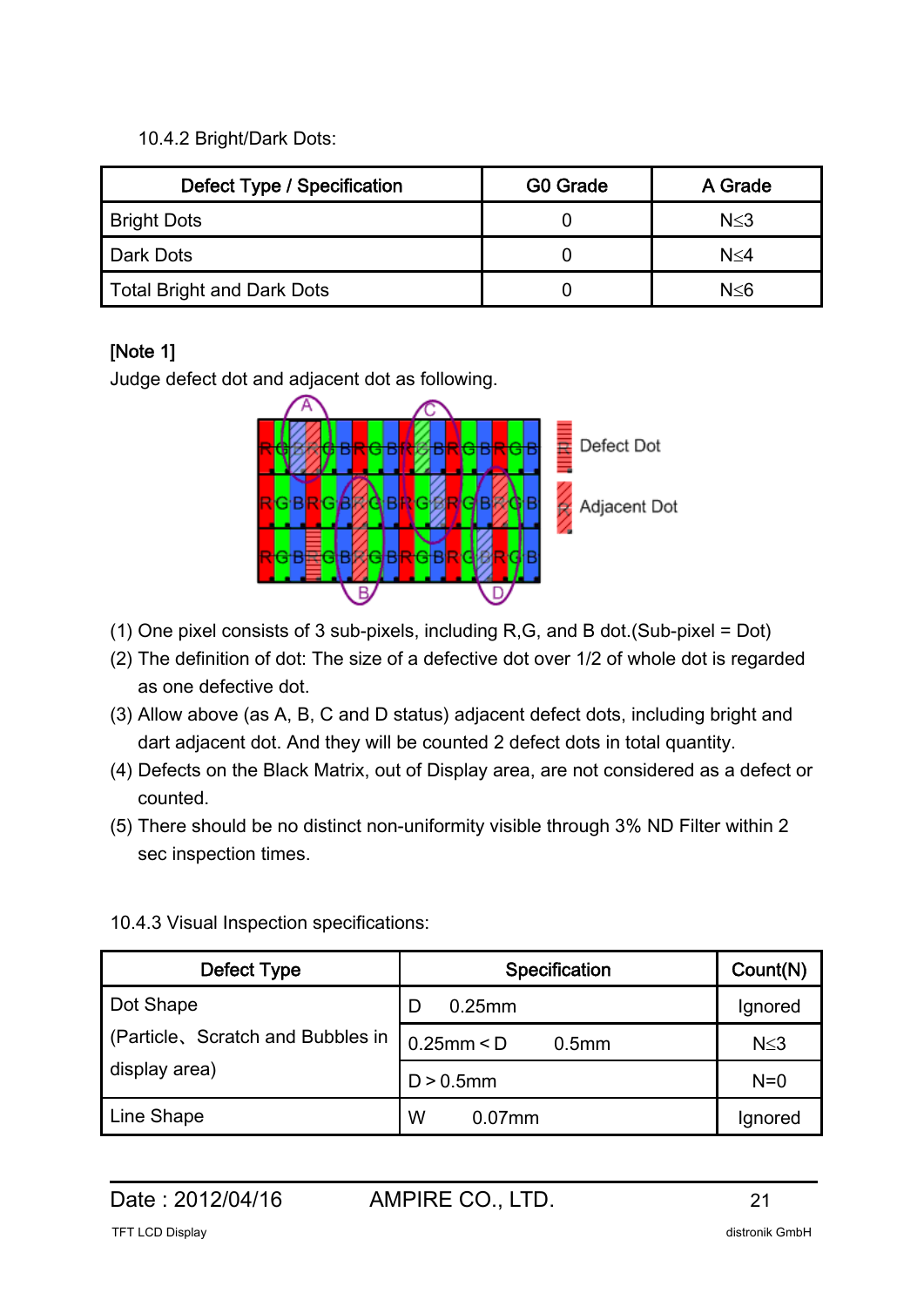| (Particles, Scratch, Lint and | $0.07$ mm $\leq W$       | 0.1mm, L | 5mm | $N \leq 3$ |
|-------------------------------|--------------------------|----------|-----|------------|
| Bubbles in display area)      | $W > 0.1$ mm, $L > 5$ mm |          |     | $N=0$      |

[Note 2] W : Width[mm], L : Length[mm], N : Number, φ : Average Diameter





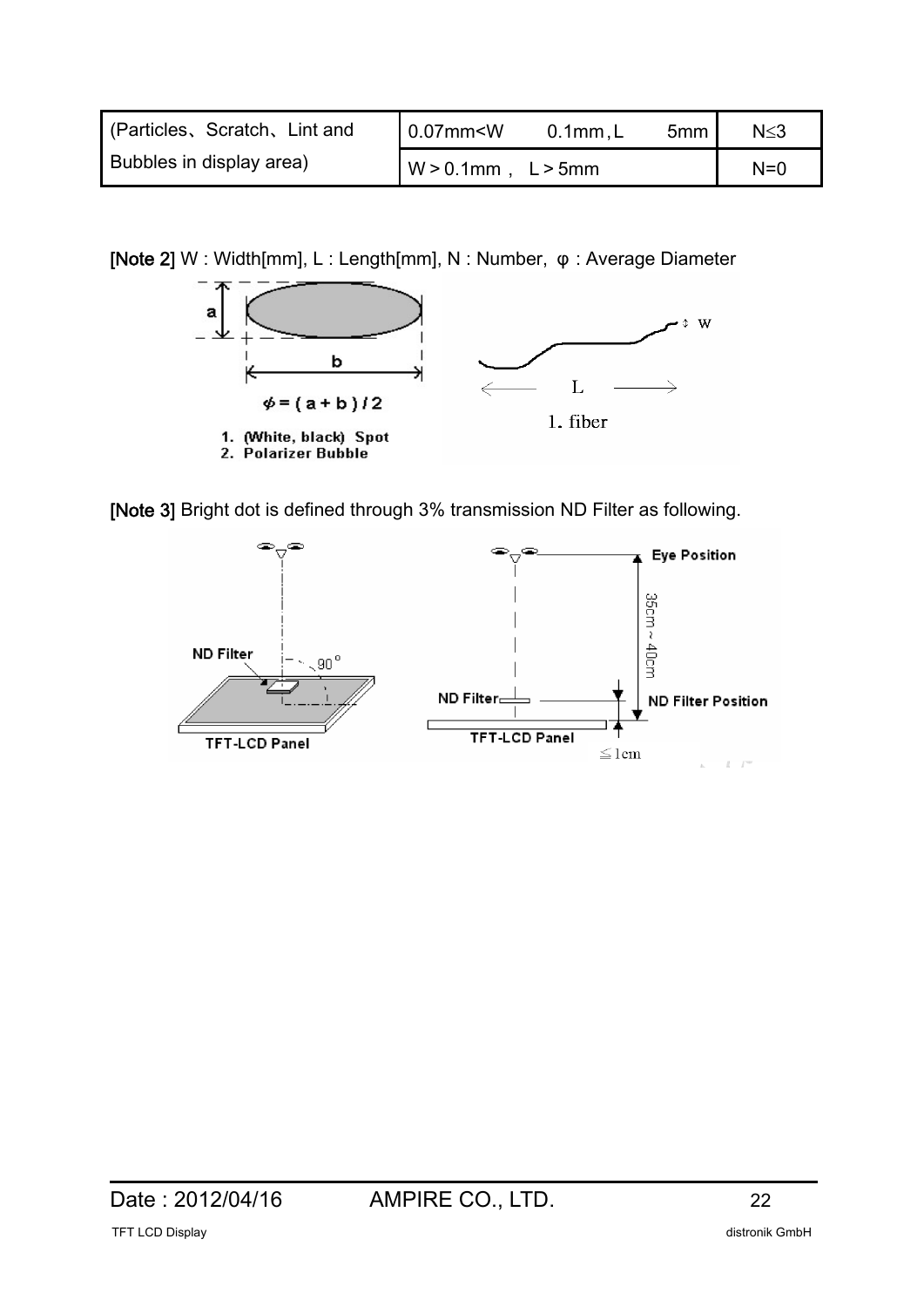## **11. HANDLING & CAUTIONS**

#### **11.1 Cautions when taking out the module**

Pick the pouch only, when taking out module from a shipping package.

### **11.2 Cautions for handling the module**

- 11.2.1 As the electrostatic discharges may break the LCD module, handle the LCD module with care. Peel a protection sheet off from the LCD panel surface as slowly as possible.
- 11.2.2 As the LCD panel and backlight element are made from fragile glass material, impulse and pressure to the LCD module should be avoided.
- 11.2.3 As the surface of the polarizer is very soft and easily scratched, use a soft dry cloth without chemicals for cleaning.
- 11.2.4 Do not pull the interface connector in or out while the LCD module is operating.
- 11.2.5 Put the module display side down on a flat horizontal plane.
- 11.2.6 Handle connectors and cables with care.

### **11.3 Cautions for the operation**

- 11.3.1 When the module is operating, do not lose MCLK, DE signals. If any one of these signals were lost, the LCD panel would be damaged.
- 11.3.2 Obey the supply voltage sequence. If wrong sequence were applied, the module would be damaged.

### **11 .4 Cautions for the atmosphere**

- 11.4.1 Dewdrop atmosphere should be avoided.
- 11.4.2 Do not store and/or operate the LCD module in a high temperature and/or humidity atmosphere. Storage in an electro-conductive polymer-packing pouch and under relatively low temperature atmosphere is recommended.

### **11.5 Cautions for the module characteristics**

- 11.5.1 Do not apply fixed pattern data signal to the LCD module at product aging.
- 11.5.2 Applying fixed pattern for a long time may cause image sticking.

### **11.6 Other cautions**

- 11.6.1 Do not disassemble and/or re-assemble LCD module.
- 11.6.2 Do not re-adjust variable resistor or switch etc.
- 11.6.3 When returning the module for repair or etc, please pack the module not to be broken. We recommend using the original shipping packages.
- 11.6.4 AMIPRE will provide one year warrantee for all products and three months warrantee for all repairing products.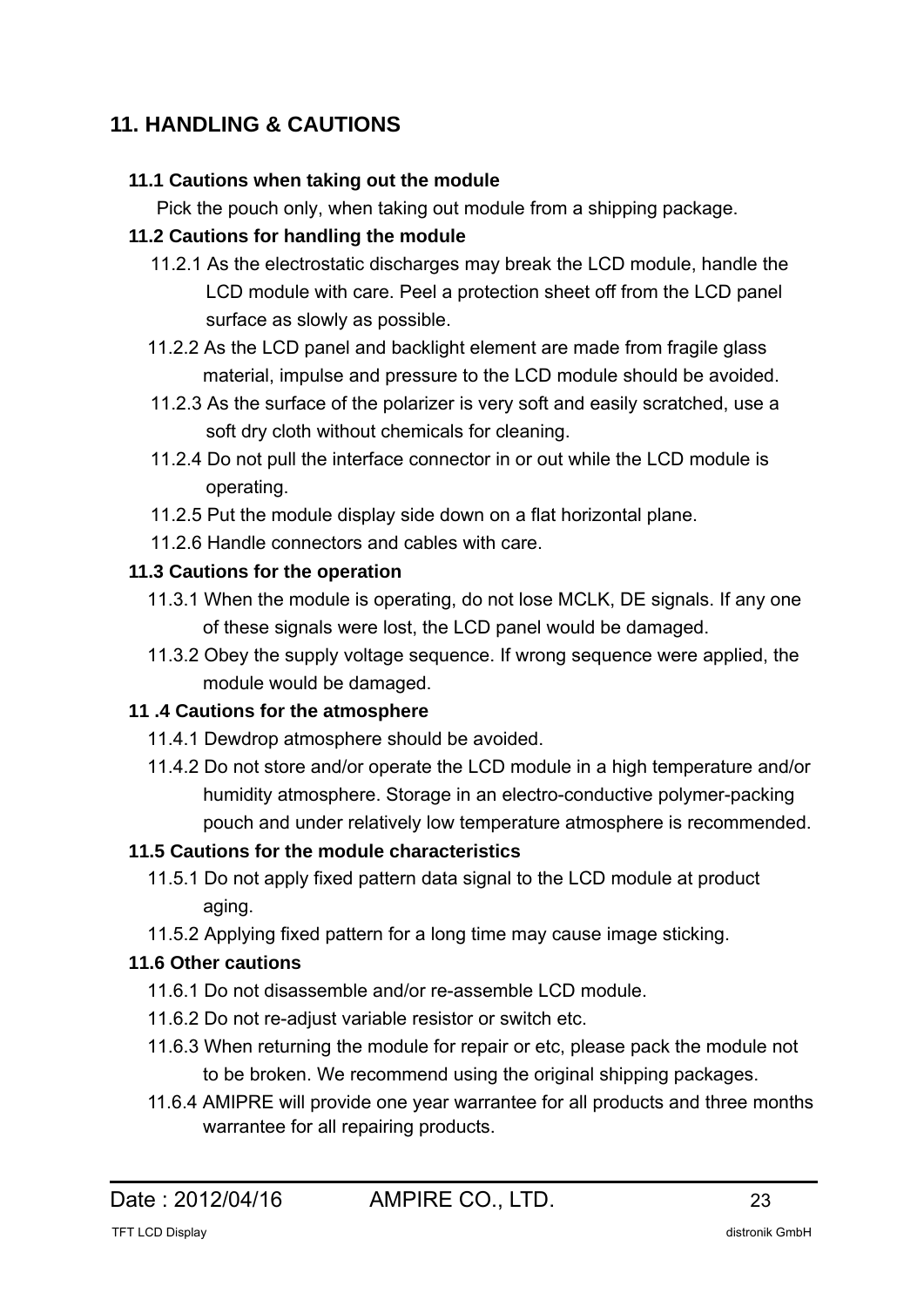### **12. OUTLINE DIMENSION**



Date : 2012/04/16 AMPIRE CO., LTD. 24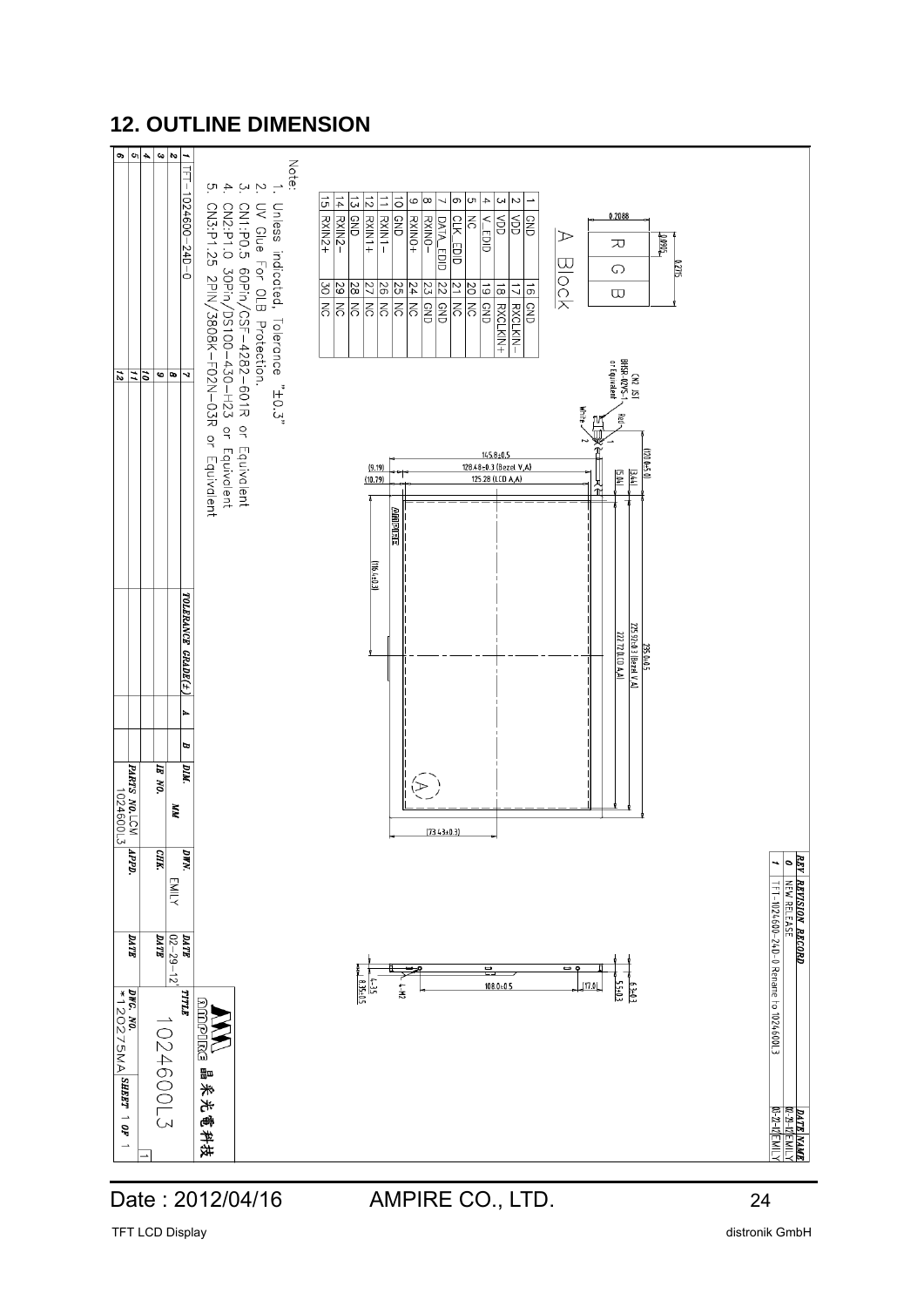